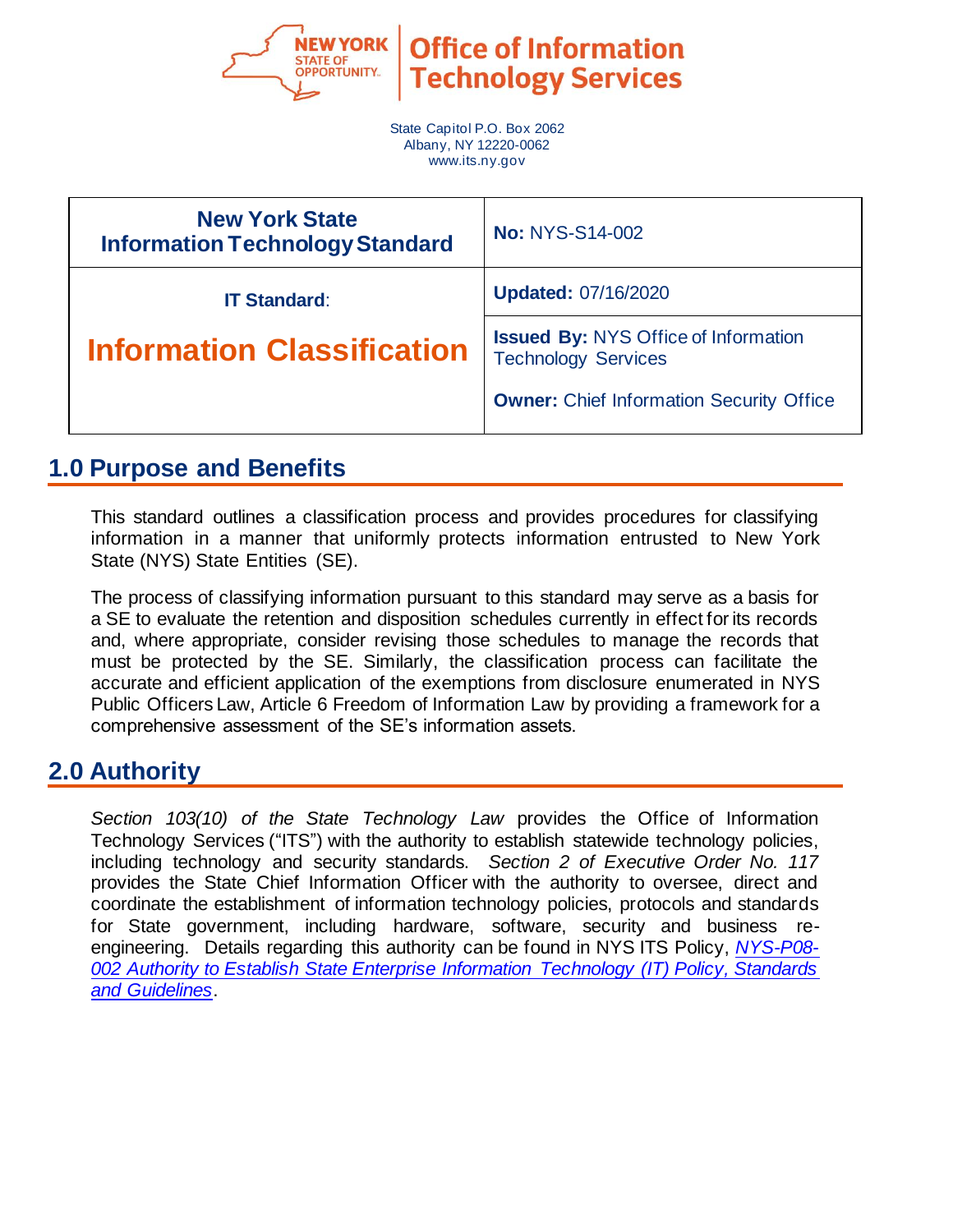# **3.0 Scope**

This standard applies to all SEs, defined as "State Government" entities as defined in Executive Order 117, established January 2002, or "State Agencies" as defined in Section 101 of the State Technology Law. This includes employees and all third parties (such as local governments, consultants, vendors, and contractors) that use or access any IT resource for which the SE has administrative responsibility, including systems managed or hosted by third parties on behalf of the SE. While an SE may adopt a different standard, it must include the requirements set forth in this one.

The scope of this standard includes information through its entire life cycle (i.e., generation, use, storage, and disposition). It covers information in any form including electronic, paper, voice, video, or other physical forms.

# **4.0 Information Statement**

As per the NYS-P03-002 [Information Security Policy,](https://its.ny.gov/document/information-security-policy) all information and/or information systems must be classified.

Information classification is based on three principles of security: 1) confidentiality, 2) integrity, and 3) availability. For each principle, information can be classified as low, moderate, or high based on the potential impact on the SE should certain events occur that jeopardizes the information and/or information systems needed by the SE. When classifying the impact, the SE should consider how the information/ information systems is used to accomplish its assigned mission, protect its assets, fulfill its legal responsibilities, maintain its day-to-day functions, and protect individuals. Impact levels are defined as limited, serious, and severe or catastrophic. For the purposes of classification, limited impact shall be deemed to include no impact.

| <b>Potential</b><br><b>Impact</b> | <b>Definitions</b>                                                                                                                                                                                                                                                                                                                                                                                                                                                                |
|-----------------------------------|-----------------------------------------------------------------------------------------------------------------------------------------------------------------------------------------------------------------------------------------------------------------------------------------------------------------------------------------------------------------------------------------------------------------------------------------------------------------------------------|
|                                   | The potential impact is low if the loss of confidentiality, integrity,<br>or availability could be expected to have a limited adverse effect<br>on organizational operations, organizational assets, or individuals.                                                                                                                                                                                                                                                              |
| Low                               | A limited adverse effect means that, for example, the loss of<br>confidentiality, integrity, or availability might: (i) cause a<br>degradation in mission capability to an extent and duration that<br>the organization is able to perform its primary functions, but the<br>effectiveness of the functions is noticeably reduced; (ii) result in<br>minor damage to organizational assets; (iii) result in minor<br>financial loss; or (iv) result in minor harm to individuals. |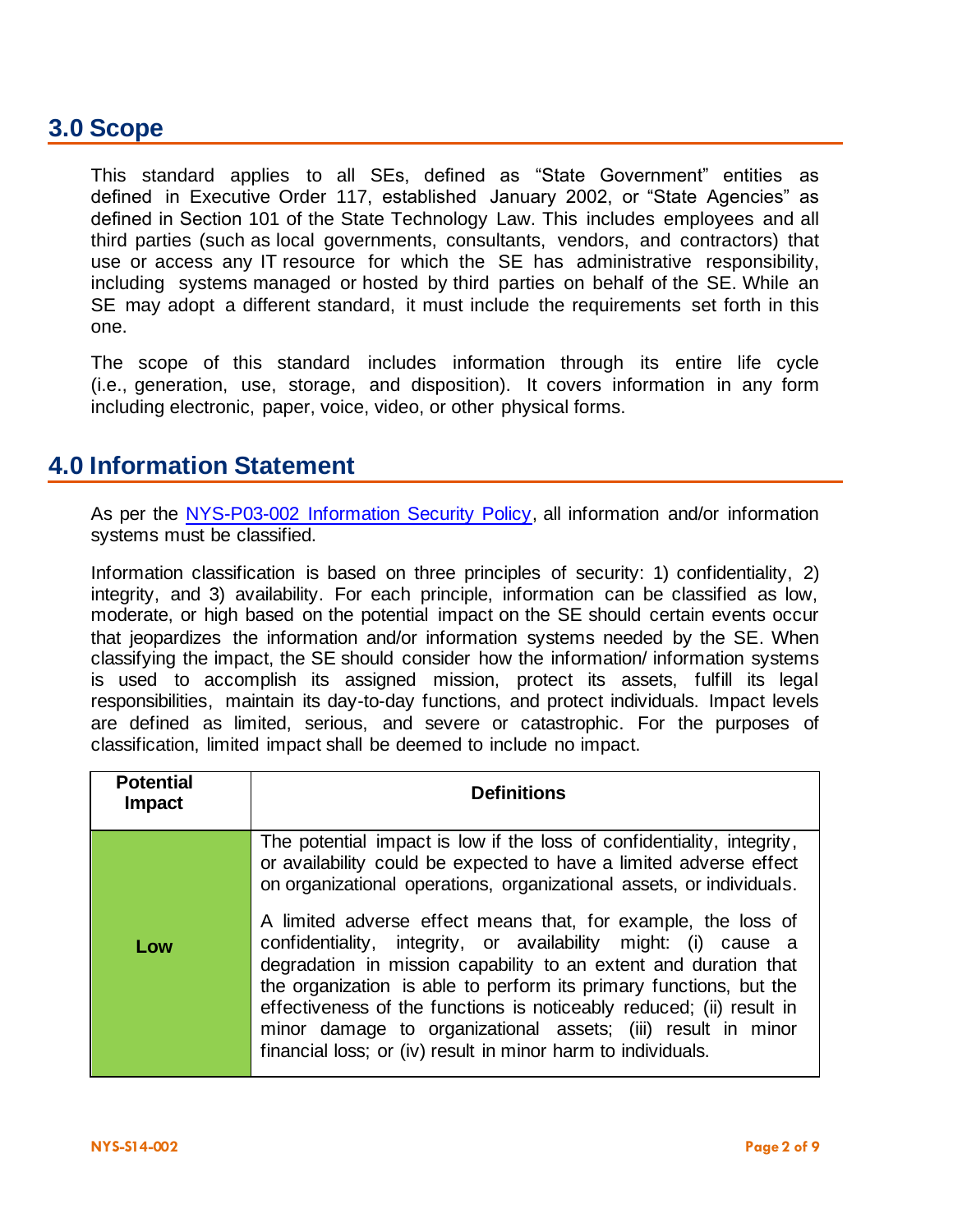|                 | The potential impact is moderate if the loss of confidentiality,<br>integrity, or availability could be expected to have a serious<br>adverse effect on organizational operations, organizational<br>assets, or individuals.                                                                                                                                                                                                                                                                                                                                                                     |
|-----------------|--------------------------------------------------------------------------------------------------------------------------------------------------------------------------------------------------------------------------------------------------------------------------------------------------------------------------------------------------------------------------------------------------------------------------------------------------------------------------------------------------------------------------------------------------------------------------------------------------|
| <b>Moderate</b> | A serious adverse effect means that, for example, the loss of<br>confidentiality, integrity, or availability might: (i) cause a significant<br>degradation in mission capability to an extent and duration that<br>the organization is able to perform its primary functions, but the<br>effectiveness of the functions is significantly reduced; (ii) result in<br>significant damage to organizational assets; (iii) result in<br>significant financial loss; or (iv) result in significant harm to<br>individuals that does not involve loss of life or serious life<br>threatening injuries. |
|                 | The potential impact is high if the loss of confidentiality, integrity,<br>or availability could be expected to have a severe or catastrophic<br>adverse effect on organizational operations, organizational<br>assets, or individuals.                                                                                                                                                                                                                                                                                                                                                          |
| <b>High</b>     | A severe or catastrophic adverse effect means that, for example,<br>the loss of confidentiality, integrity, or availability might: (i) cause<br>a severe degradation in or loss of mission capability to an extent<br>and duration that the organization is not able to perform one or<br>more of its primary functions; (ii) result in major damage to<br>organizational assets; (iii) result in major financial loss; or (iv)<br>result in severe or catastrophic harm to individuals involving loss<br>of life or serious life threatening injuries.                                          |

Figure 1: Potential Impact Levels - National Institute of Standards and Technology (NIST) Special Publication 800-60: Guide for Mapping Types of Information and Information Systems to Security **[Categories](https://nvlpubs.nist.gov/nistpubs/Legacy/SP/nistspecialpublication800-60v1r1.pdf)**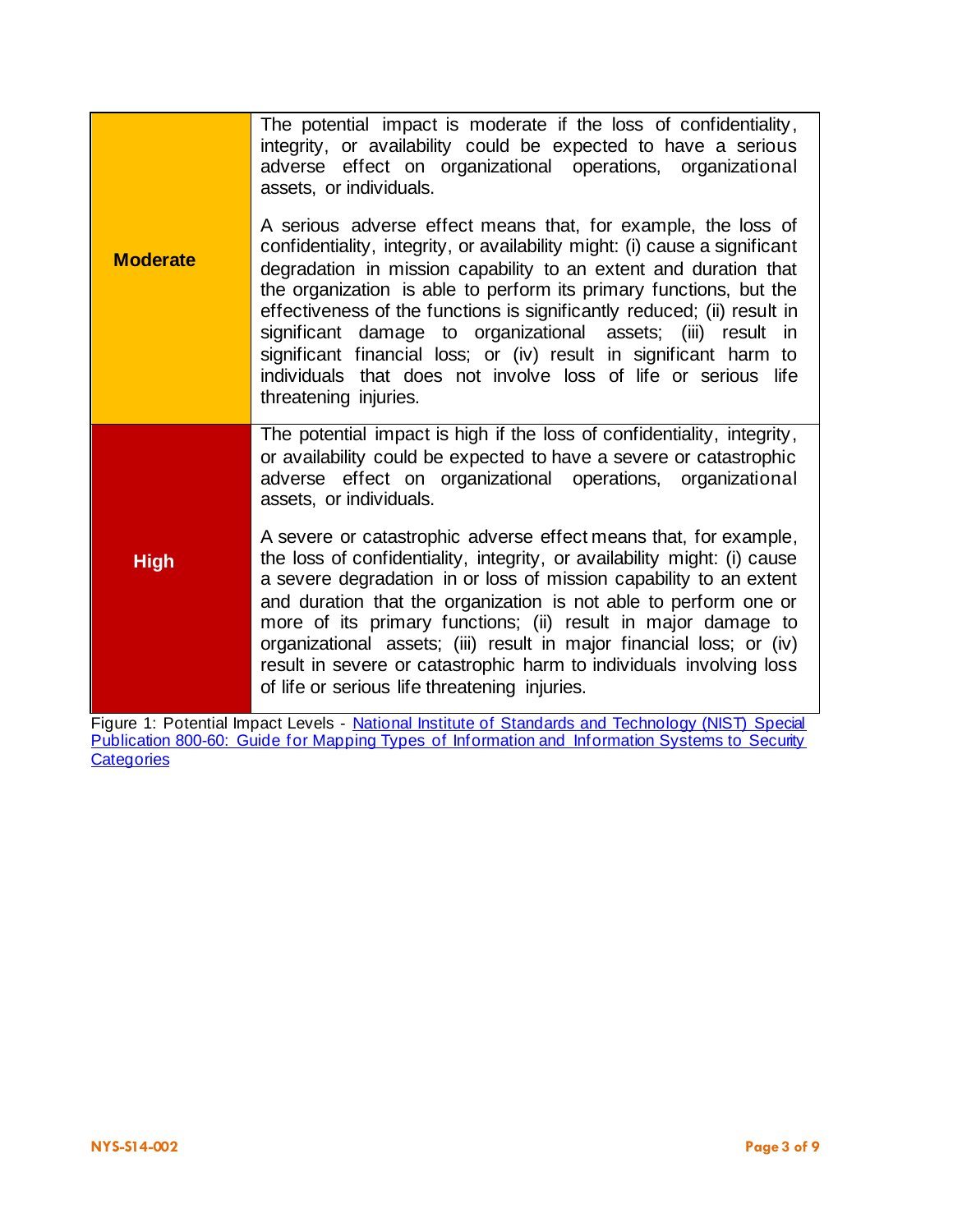Each SE should review the impact levels in the context of its own operational environment. Figure 2 shows the *Information Asset Classification Categories*.

|                                                                                                                                                                                                                    | <b>INFORMATION CLASSIFICATION CATEGORIES per FIPS 199</b>                                                                                                                                                                              |                                                                                                                                                                                                                                    |                                                                                                                                                                                                                                         |  |  |
|--------------------------------------------------------------------------------------------------------------------------------------------------------------------------------------------------------------------|----------------------------------------------------------------------------------------------------------------------------------------------------------------------------------------------------------------------------------------|------------------------------------------------------------------------------------------------------------------------------------------------------------------------------------------------------------------------------------|-----------------------------------------------------------------------------------------------------------------------------------------------------------------------------------------------------------------------------------------|--|--|
|                                                                                                                                                                                                                    | <b>LOW</b>                                                                                                                                                                                                                             | <b>MODERATE</b>                                                                                                                                                                                                                    | <b>HIGH</b>                                                                                                                                                                                                                             |  |  |
| <b>CONFIDENTIALITY</b><br>Consider impact of<br>unauthorized<br>disclosure on factors<br>such as:<br>• Health and Safety<br>• Financial Loss<br>$\cdot$ SE<br>Mission/Programs<br>• Public Trust                   | The unauthorized<br>disclosure of<br>information could be<br>expected to have<br>limited or no<br>impact on<br>organizational<br>operations,<br>organizational<br>assets, or<br>individuals.                                           | The unauthorized<br>disclosure of<br>information could<br>be expected to<br>have a serious<br>impact on<br>organizational<br>operations,<br>organizational<br>assets, or<br>individuals.                                           | The unauthorized<br>disclosure of information<br>could be expected to<br>have a severe or<br>catastrophic impact on<br>organizational<br>operations,<br>organizational<br>assets, or individuals.                                       |  |  |
| <b>INTEGRITY</b><br>Consider impact of<br>unauthorized<br>modification or<br>destruction on factors<br>such as:<br>• Health and Safety<br>• Financial Loss<br>$\cdot$ SE<br>Mission/Programs<br>• Public Trust     | The unauthorized<br>modification or<br>destruction of<br>information could be<br>expected to have<br>limited or no<br>impact on<br>organizational<br>operations,<br>organizational<br>assets, or<br>individuals.                       | The unauthorized<br>modification or<br>destruction<br>of information could<br>be expected to<br>have a serious<br>impact on<br>organizational<br>operations,<br>organizational<br>assets, or<br>individuals.                       | The unauthorized<br>modification<br>or destruction of<br>information could be<br>expected to have a<br>severe or catastrophic<br>impact on<br>organizational<br>operations,<br>organizational<br>assets, or individuals.                |  |  |
| <b>AVAILABILITY</b><br>Consider impact of<br>untimely or unreliable<br>access to information<br>on factors such as:<br>• Health and Safety<br>• Financial Loss<br>$\cdot$ SE<br>Mission/Programs<br>- Public Trust | The disruption of<br>access to or use of<br>information or an<br><b>Information System</b><br>could be expected<br>to have limited or<br>no impact on<br>organizational<br>operations,<br>organizational<br>assets, or<br>individuals. | The disruption of<br>access to or use of<br>information or an<br><b>Information System</b><br>could be expected<br>to have a serious<br>impact on<br>organizational<br>operations,<br>organizational<br>assets, or<br>individuals. | The disruption of access<br>to or use of information<br>or an Information<br>System could be<br>expected to have a<br>severe or catastrophic<br>impact on<br>organizational<br>operations,<br>organizational assets, or<br>individuals. |  |  |

Figure 2: Information Asset Classification Matrix - National Institute of Standards and Technology (NIST) Federal Information Processing Standards (FIPS) Publication 199 - Standards for Security **[Categorization of Federal Information and Information Systems](http://csrc.nist.gov/publications/fips/fips199/FIPS-PUB-199-final.pdf)**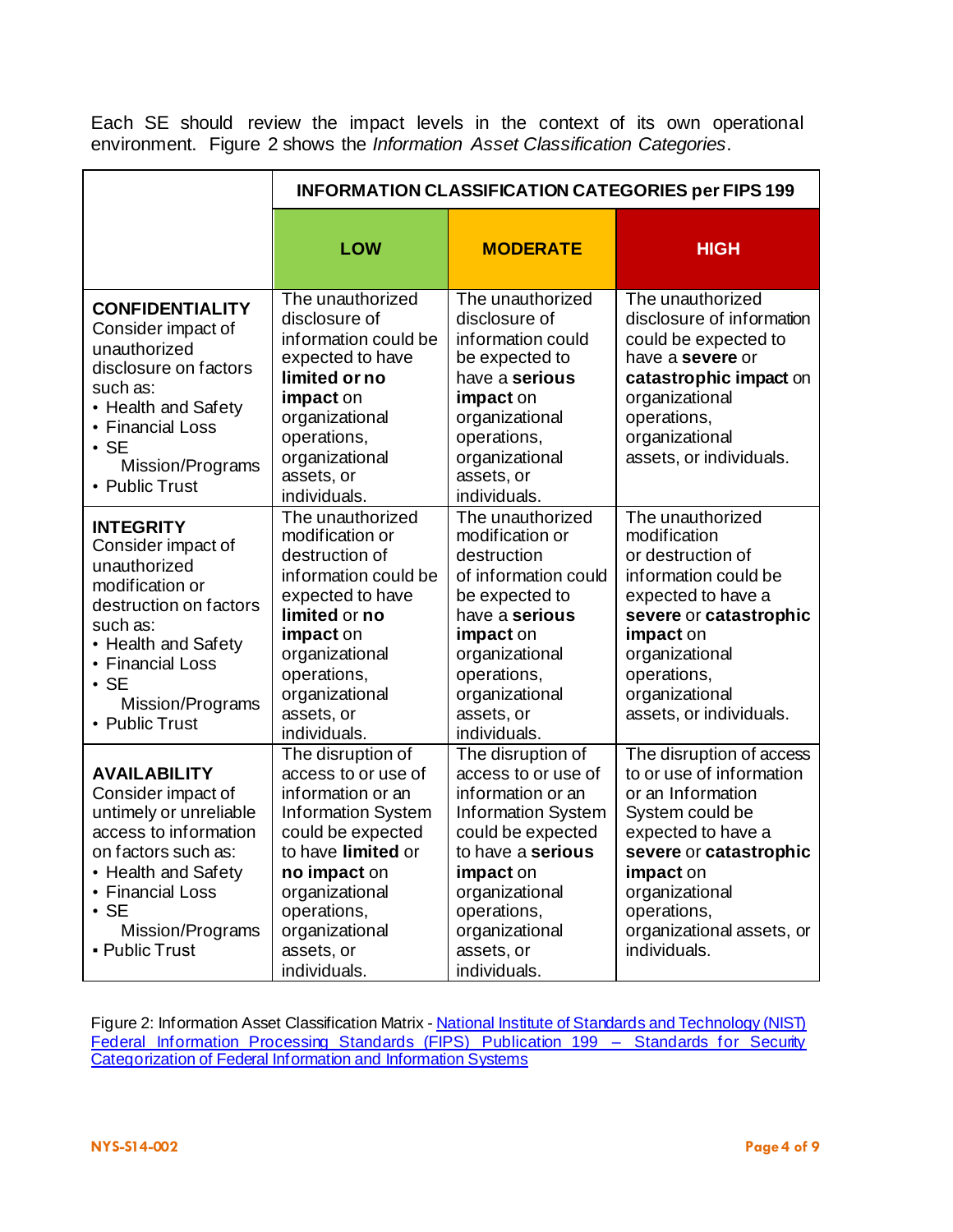## **Information Classification Process**

The information classification process must include the following:

- 1. Identification of information assets;
- 2. Classification of information assets; by confidentiality, integrity, and availability ("CIA"); and
- 3. Determining controls based upon the classification.

### **1. Identification of Information Assets**

Identification of information assets involves creating an inventory of all information assets in the SE. The following items need to be considered when constructing this inventory:

- A. Grouping of information assets
- B. Determining the information owner
- C. Determining the information custodian
- D. Identifying information assets

#### **A. Grouping of Information Assets**

To facilitate the classification of information assets and allow for a more efficient application of controls, it may be desirable to appropriately group information assets together. A broad grouping may result in applying controls unnecessarily as the asset must be classified at the highest level necessitated by its individual data elements. For example, if a Human Resources unit decides to classify all of their personnel files as a single information asset and any one of those files contains a name and social security number, the entire grouping would need to be protected with moderate confidentiality controls.

A narrow grouping allows for more precise targeting of controls. However, as there are more information assets to classify, this increases the complexity of the classification and the management of controls. Using the previous example, classifying the multitude of personnel files (e.g., appointment letters, timecards, position classifications, holiday waivers) as individual information assets requires a different set of controls for each classification.

In the case of an information technology system, such as a database, data warehouse, or application server, while it may be easier to apply a single set of controls as a result of classifying the system as a single entity, costs may be reduced by applying the controls to the individual elements, such as specific fields, records, or applications. Therefore, it is important that the SE evaluate the risk and cost benefit of grouping a given set of assets.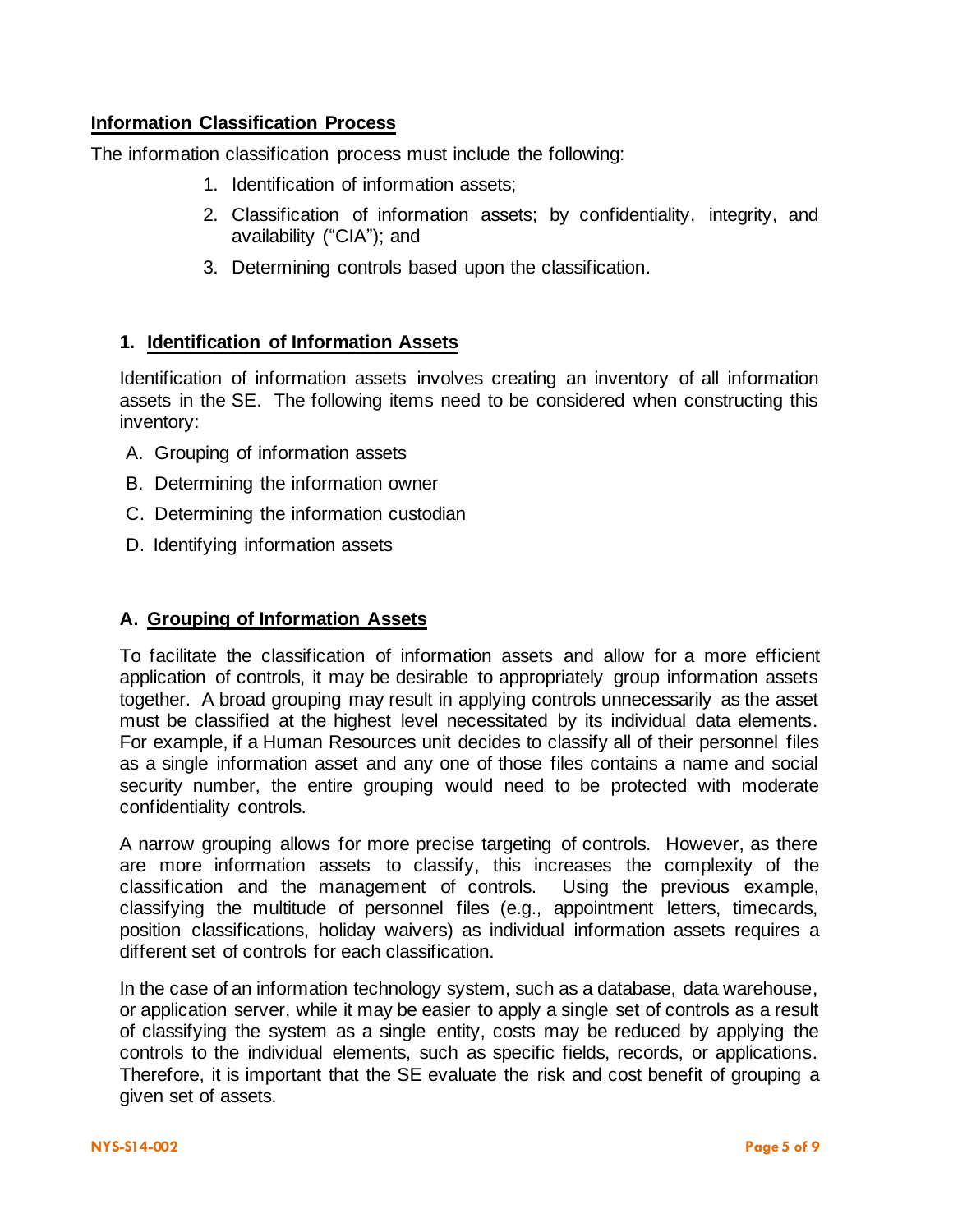# **B. Determining the Information Owner**

Responsibility for the classification and definition of controls for an information asset belongs to an individual in a managerial position who is ultimately responsible for the confidentiality, integrity, and availability of that information. If multiple individuals are found to be "owners" of the same information asset, a single individual owner must be designated by a higher level of management. The information owner is responsible for determining the information's classification, how and by whom the information will be used. Owners must understand the uses and risks associated with the information for which they are responsible and any laws, regulations, or policies which govern access and use. Each owner must exercise due diligence with respect to the proper classification of data in order to prevent improper disclosure and access.

## **C. Determining the Information Custodian**

Information custodians are people, units, or organizations responsible for implementing the authorized controls for information assets based on the classification level. An information asset may have multiple custodians. Based on the information owner's requirements, the custodian secures the information, applying safeguards appropriate to the information's classification level. Information custodians can be from within the SE or from third parties (e.g., another SE or non-SE). If the custodian is a third party, a formal, written agreement between the custodian's organization and the SE that owns the information must specify the responsibilities of each party. An information custodian may also be the information owner.

## **D. Identifying Information Assets**

For each information asset in their control, the information owner must identify at a minimum:

- Source of the information asset (e.g., unit, agency)
- Use of the information asset (i.e., purpose/business function)
- Business processes dependent on the information asset
- Users/groups of users of the information asset

## **2. Classification of Information Assets**

Owners must answer the questions in the Information Asset Classification Worksheet (Appendix A) to determine the classification of their information assets. It is appropriate to recruit and work with subject matter experts who have specific knowledge about the information asset, such as Counsel's Office and the Records Management Officer. The Information Security Officer (ISO)/designated security representative may also be called upon to advise and assist the information owner in determining the classification. A SE may add more questions to the Information Asset Classification Worksheet but may not alter or remove the original questions.

Information assets are classified according to confidentiality, integrity, and availability. Each of these three principles of security is individually rated as low, moderate, or high.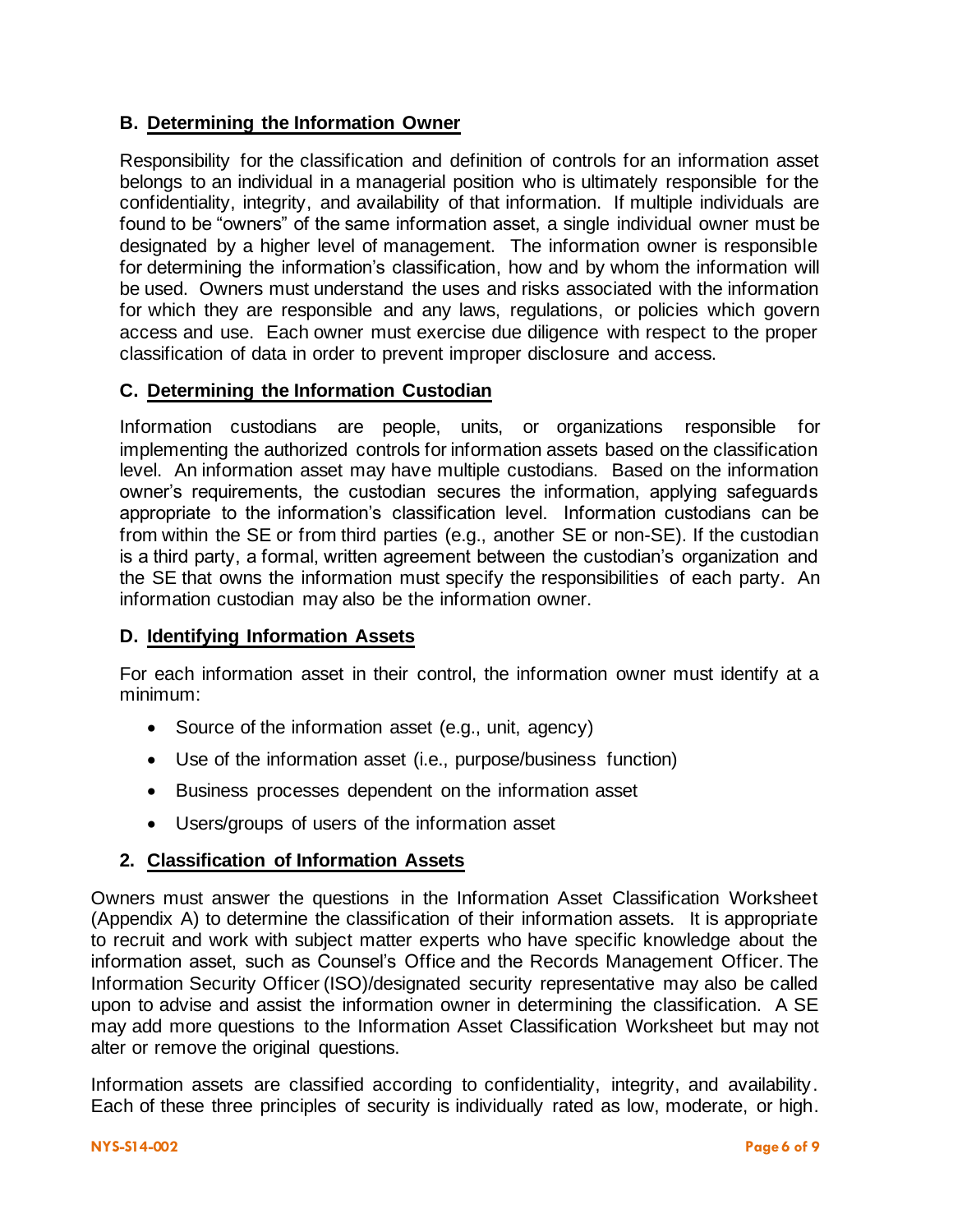For example, an information asset may have a confidentiality level of "high", an integrity level of "moderate", and an availability level of "low" (e.g., HML).

Questions are categorized by confidentiality, integrity, and availability. Each question must be answered sequentially, to the best of the information owners' abilities.

# **5.0 Compliance**

This standard shall take effect upon publication. Compliance is expected with all enterprise policies and standards. ITS may amend its policies and standards at any time; compliance with amended policies and standards is expected.

If compliance with this standard is not feasible or technically possible, or if deviation from this policy is necessary to support a business function, SEs shall request an exception through the Chief Information Security Offic[e exception process.](http://www.its.ny.gov/document/information-security-exception-policy)

# **6.0 Definitions of Key Terms**

Except for terms defined in this policy, all terms shall have the meanings found in [http://www.its.ny.gov/glossary.](http://www.its.ny.gov/glossary)

| <b>Term</b>                         | <b>Definition</b>                                                                                                                                                                                                                                                                                                                                                                                        |
|-------------------------------------|----------------------------------------------------------------------------------------------------------------------------------------------------------------------------------------------------------------------------------------------------------------------------------------------------------------------------------------------------------------------------------------------------------|
| <b>Asset</b>                        | Anything that has value to an organization, including, but not<br>limited to, another organization, person, computing device,<br>information technology (IT) system, IT network, IT circuit,<br>software (both an installed instance and a physical<br>instance), virtual computing platform (common in cloud and<br>virtualized computing), and related hardware (e.g., locks,<br>cabinets, keyboards). |
| <b>Information</b>                  | Any communication or representation of knowledge such as<br>facts, data, or opinions in any medium or form, including<br>textual, numerical, graphic, cartographic, narrative, or<br>audiovisual.                                                                                                                                                                                                        |
| <b>Information</b><br><b>System</b> | A discrete set of information resources organized for the<br>collection, processing, maintenance, use, sharing,<br>dissemination, or disposition of information.                                                                                                                                                                                                                                         |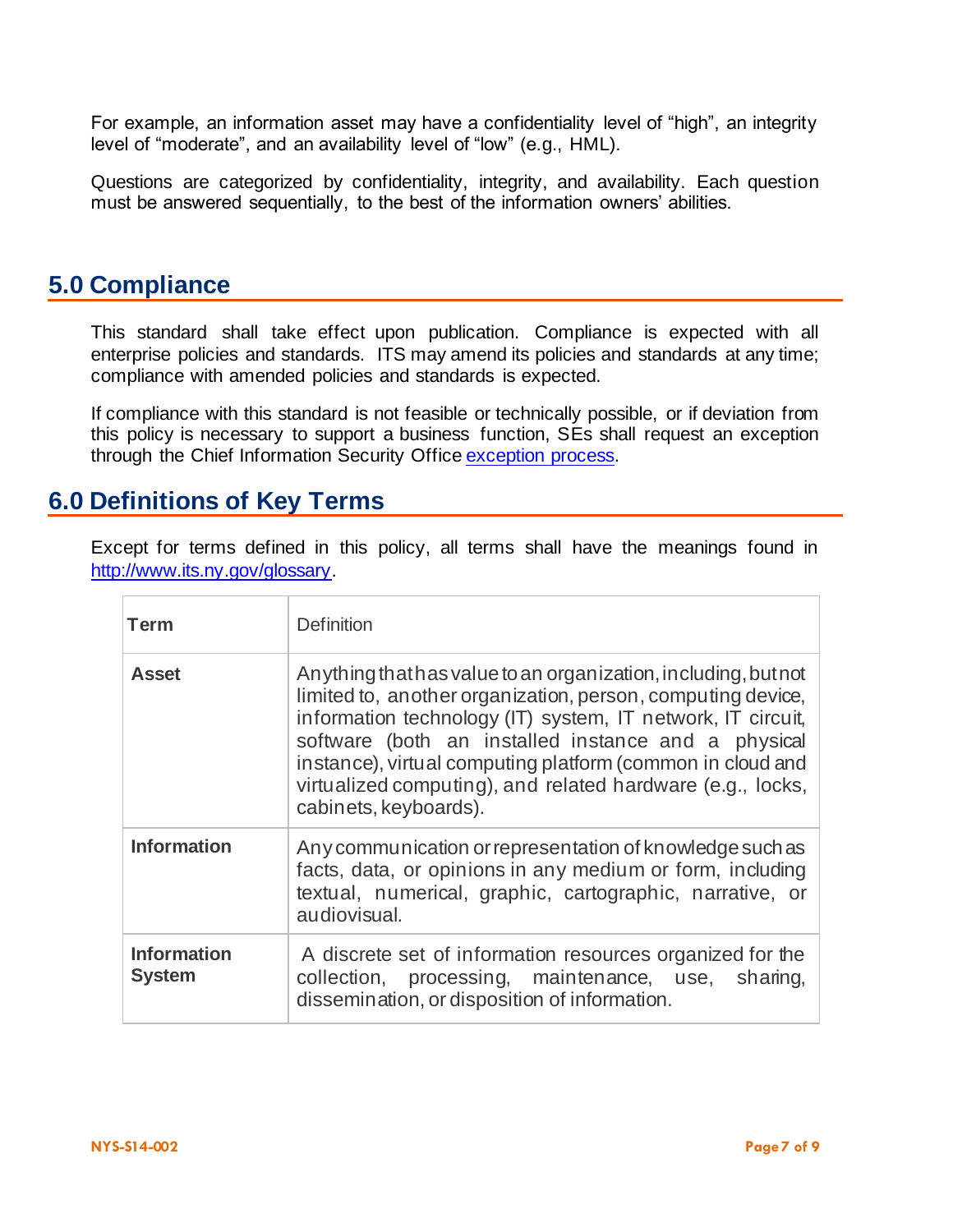# **7.0 Contact Information**

Submit all inquiries and requests for future enhancements to the policy owner at:

**Chief Information Security Office Reference: NYS-S14-002 NYS Office of Information Technology Services 1220 Washington Avenue, Building 5 Albany, NY 12226 Telephone: (518) 242-5200 Email: [CISO@its.ny.gov](mailto:CISO@its.ny.gov)**

Statewide technology policies, standards, and guidelines may be found at the following website: <http://www.its.ny.gov/tables/technologypolicyindex>

# **8.0 Revision History**

| <b>Date</b> | <b>Description of Change</b>                                                                                                                                                                                                                                                                             | <b>Reviewer</b>                                                                     |
|-------------|----------------------------------------------------------------------------------------------------------------------------------------------------------------------------------------------------------------------------------------------------------------------------------------------------------|-------------------------------------------------------------------------------------|
| 10/10/2008  | Original Standard Release (released under the<br>Office of Cyber Security and Critical Infrastructure<br>Coordination (CSCIC))                                                                                                                                                                           |                                                                                     |
| 1/17/2014   | Rebranded for the Office of Information<br>Technology Services; (replaces CSCIC/OCS<br>PS08-001 Information Classification and Control);<br>split into two standards - Information<br><b>Classification and Information Security Controls</b>                                                            | Thomas Smith,<br><b>Chief Information</b><br><b>Security Officer</b>                |
| 6/20/2014   | Addition of Appendix B: Information Classification<br>Supplemental Guidance and Appendix C:<br>Information Asset Identification Worksheet                                                                                                                                                                | Deborah A. Snyder,<br><b>Acting Chief</b><br><b>Information Security</b><br>Officer |
| 9/19/2014   | Updated wording in Determination of Controls<br>section to point to NIST 800-53 as well as the<br>NYS Information Security Controls Standard and<br>clarify that control selection is based on risk;<br>added hyperlink to footnote under Figure 1; added<br>NYS Risk Management Standard as a reference | Deborah A. Snyder,<br><b>Acting Chief</b><br><b>Information Security</b><br>Officer |
| 03/10/2017  | Updated Scope, contact information and<br>rebranding                                                                                                                                                                                                                                                     | Deborah A. Snyder,<br>Deputy Chief<br><b>Information Security</b><br>Officer        |
| 07/16/2020  | Update revised Scope and Authority and update<br>links from Identity Assurance to Digital Identity                                                                                                                                                                                                       | Karen Sorady, Chief<br><b>Information Security</b><br>Officer                       |

This standard shall be reviewed at least once every year to ensure relevancy.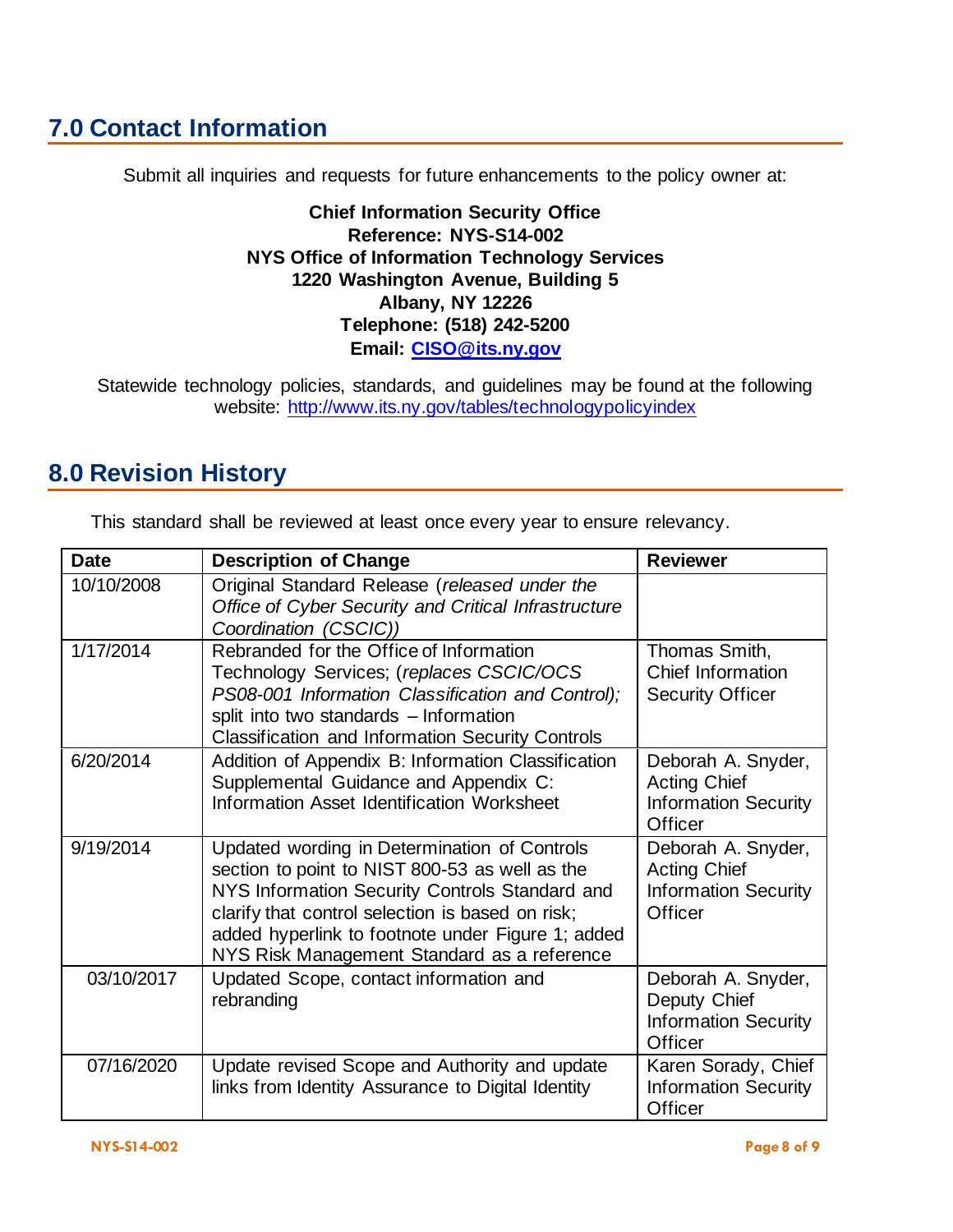| 05/19/2021 | Update Scope language | Karen Sorady, Chief<br><b>Information Security</b> |
|------------|-----------------------|----------------------------------------------------|
|            |                       | Officer                                            |

# **9.0 Related Documents**

[Federal Information Processing Standards](http://csrc.nist.gov/publications/fips/fips199/FIPS-PUB-199-final.pdf) (FIPS) Publication 199: Standards for [Security Categorization of Federal Information and Information Systems](http://csrc.nist.gov/publications/fips/fips199/FIPS-PUB-199-final.pdf)

[NYS-S14-001 Information Security Risk Management Standard](https://its.ny.gov/document/information-security-risk-management-standard)

[NIST Special Publication 800-60 Volume 1, Revision 1](https://nvlpubs.nist.gov/nistpubs/Legacy/SP/nistspecialpublication800-60v1r1.pdf)

[NYS-P10-006 Digital Identity Policy](https://its.ny.gov/document/digital-identity-policy)

[NYS-S13-004](https://its.ny.gov/document/digital-identity-standard) [Digital Identity Standard](https://its.ny.gov/document/digital-identity-standard)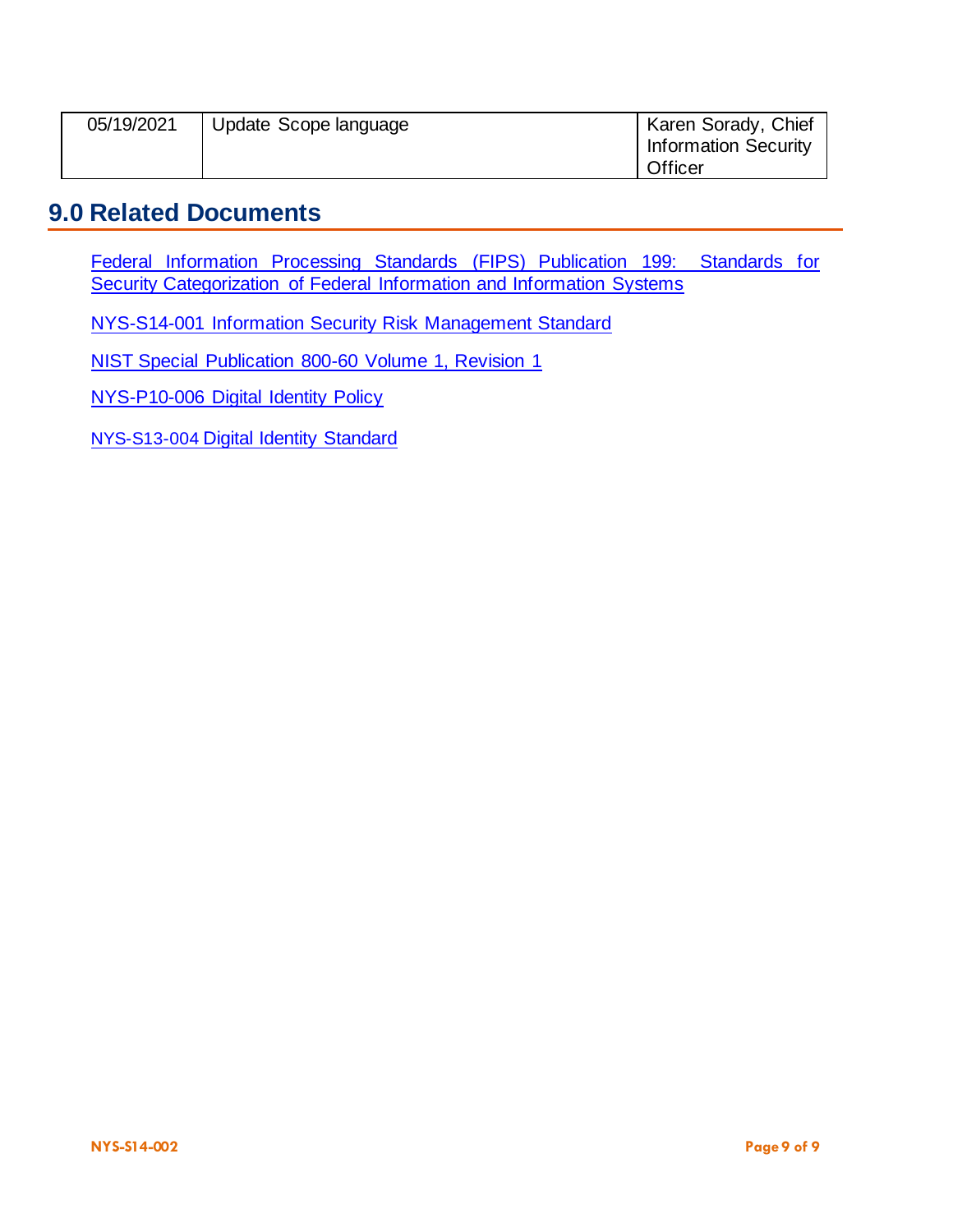# <span id="page-9-0"></span>**Appendix A**

## **Section One: Information Asset Identification Worksheet**

#### **Instructions:**

Record the requested information for the information asset you are classifying. Job titles, in place of named individuals, can be used where appropriate for ease of maintenance.

| <b>Completed By:</b>                                                                                                |  |
|---------------------------------------------------------------------------------------------------------------------|--|
| <b>Completed Date:</b>                                                                                              |  |
| <b>Name of Information Asset:</b>                                                                                   |  |
| <b>Information Asset</b><br><b>Description/Comment:</b>                                                             |  |
| <b>Information Asset Use:</b>                                                                                       |  |
| <b>Information Asset Format:</b><br>(i.e., paper, electronic)                                                       |  |
| <b>Information Asset Storage:</b><br>(e.g., file cabinet, safe, database, network<br>share, CD/DVD, portable drive) |  |
| <b>Source of Information:</b>                                                                                       |  |
| <b>Business Process(es) Supported:</b>                                                                              |  |
| <b>Information Owner:</b>                                                                                           |  |
| <b>Information Custodian:</b>                                                                                       |  |
| <b>Internal Information User(s):</b>                                                                                |  |
| <b>External Information User(s):</b><br>(e.g., other State Agencies, other<br>government agencies, public)          |  |
| <b>Information Asset ID Number:</b>                                                                                 |  |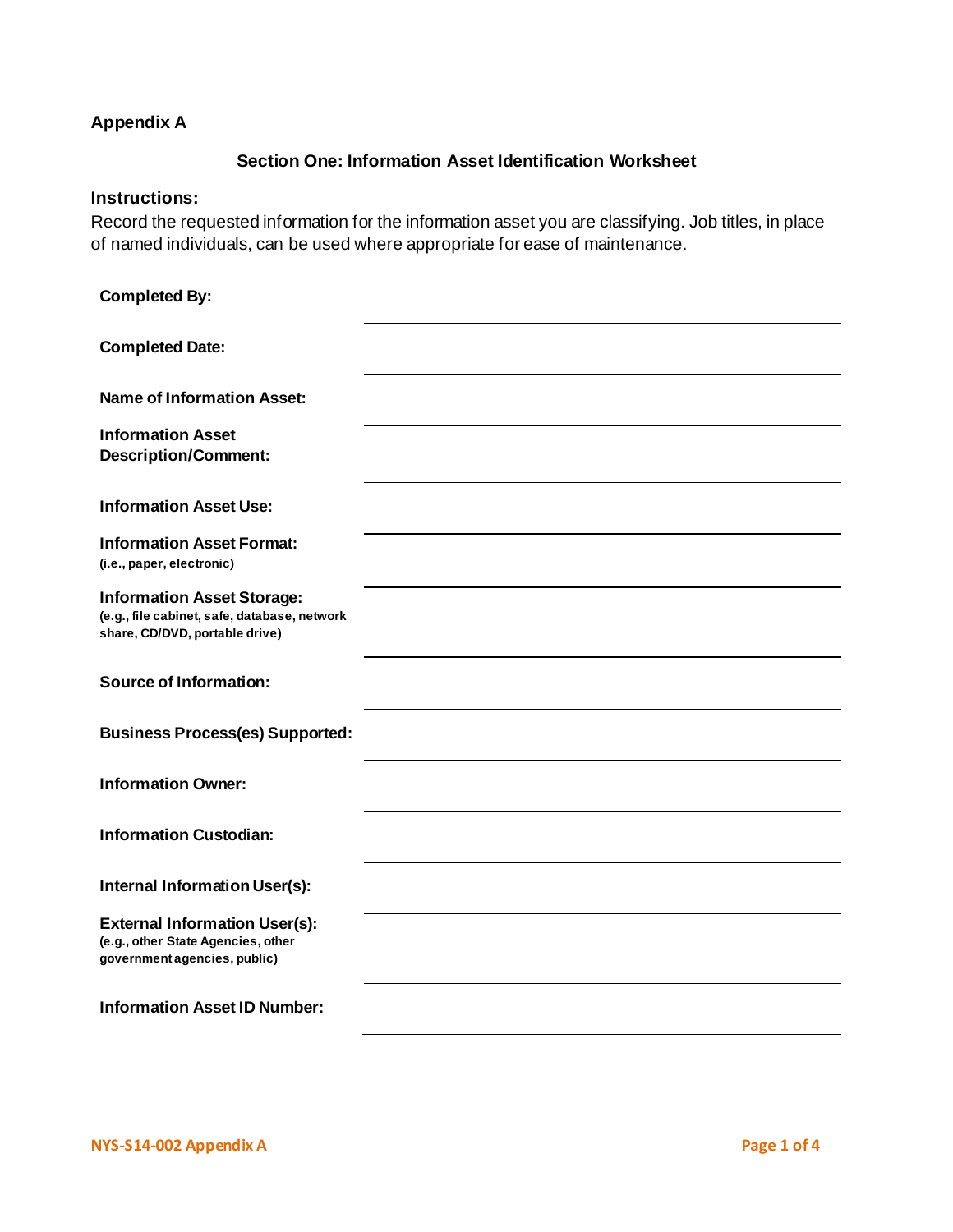## **SECTION TWO: INFORMATION ASSET CLASSIFICATION WORKSHEET**

#### **Instructions for rating each section**

If ALL answers are **GREEN**, the rating is **Low**; if ANY of the answers are **YELLOW** and **NONE** are **RED**, the rating is **MODERATE**; if ANY of the answers are **RED**, the rating is **HIGH**.

| <b>CONFIDENTIALITY QUESTIONS</b>                                                                                                                                 |             |                |                |               |  |  |
|------------------------------------------------------------------------------------------------------------------------------------------------------------------|-------------|----------------|----------------|---------------|--|--|
|                                                                                                                                                                  |             |                |                |               |  |  |
| 1. Is the information publicly available?                                                                                                                        | <b>No</b>   |                |                | Yes           |  |  |
|                                                                                                                                                                  |             |                |                |               |  |  |
| 2. Does the information include or contain PPSI                                                                                                                  |             | <b>No</b>      | Yes            |               |  |  |
| (Personal, Private, or Sensitive Information)?                                                                                                                   |             |                |                |               |  |  |
|                                                                                                                                                                  |             |                |                |               |  |  |
|                                                                                                                                                                  | <b>None</b> | <b>Limited</b> | <b>Serious</b> | <b>Severe</b> |  |  |
| 3. What impact does unauthorized disclosure of<br>information have on health and personal safety?                                                                |             |                |                |               |  |  |
| 4. What is the financial or agency liability impact of<br>unauthorized disclosure of information?                                                                |             |                |                |               |  |  |
| 5. What impact does unauthorized release of sensitive<br>information have on the SE mission?                                                                     |             |                |                |               |  |  |
| 6. What impact does unauthorized disclosure of                                                                                                                   |             |                |                |               |  |  |
| information have on the public trust, agency reputation,<br>and public interests?                                                                                |             |                |                |               |  |  |
| 7. Is confidentiality mandated by law or regulation? If<br>yes, what is the impact of unauthorized disclosure of<br>information. If no, do not make a selection. |             |                |                |               |  |  |
| 8. Is the information intended for limited distribution? If<br>yes, what is the impact of unauthorized disclosure. If<br>no, do not make a selection             |             |                |                |               |  |  |
| <b>CONFIDENTIALITY RATING</b>                                                                                                                                    |             |                |                |               |  |  |

If ALL answers are **GREEN**, the rating is **Low**; if ANY of the answers are **YELLOW** and **NONE** are **RED**, the rating is **MODERATE**; if ANY of the answers are **RED**, the rating is **HIGH**.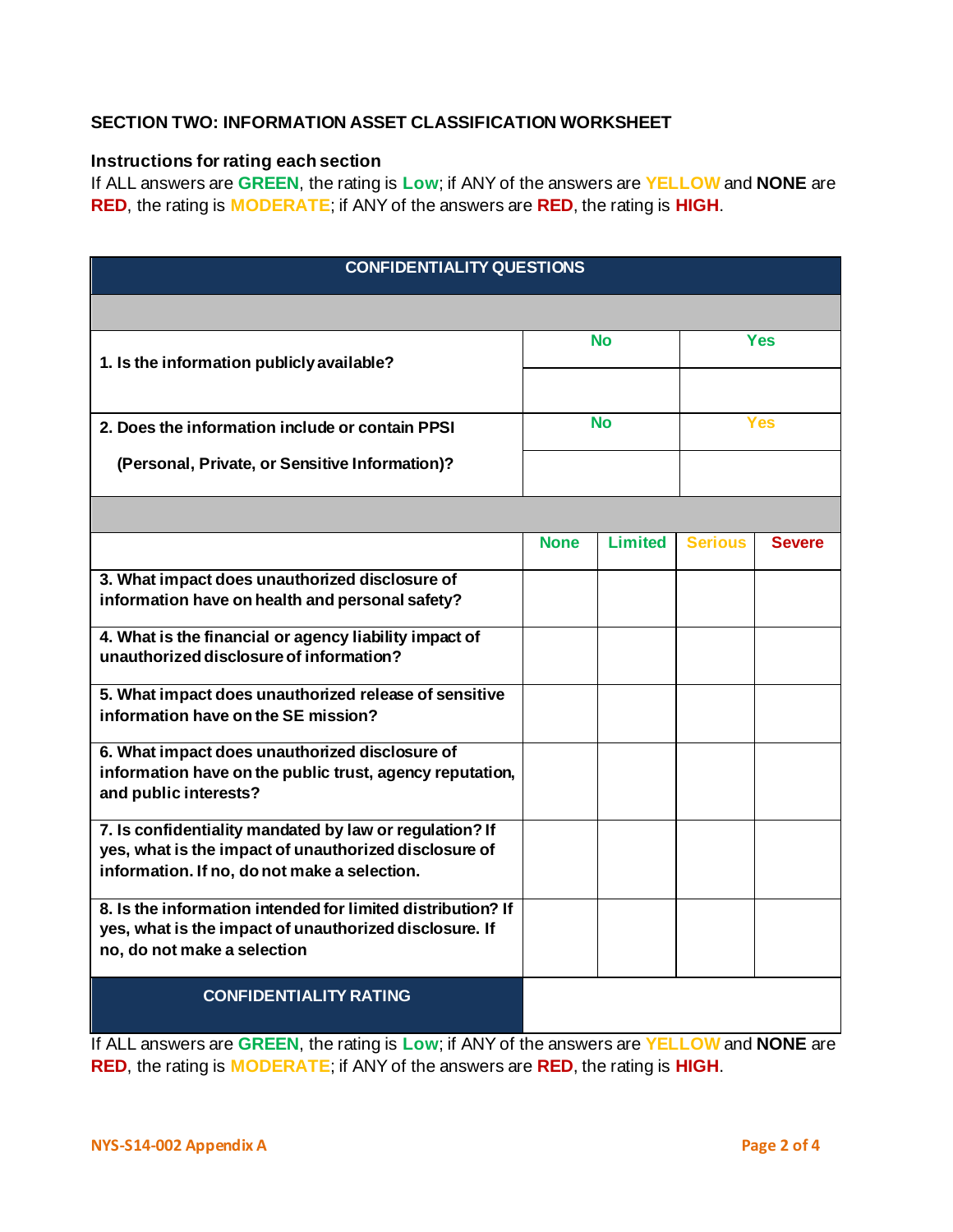| <b>INTEGRITY QUESTIONS</b>                                                                                                                                                                                                                              |                  |                |                |               |  |
|---------------------------------------------------------------------------------------------------------------------------------------------------------------------------------------------------------------------------------------------------------|------------------|----------------|----------------|---------------|--|
|                                                                                                                                                                                                                                                         |                  |                |                |               |  |
| 1. Does the information include medical records                                                                                                                                                                                                         | <b>No</b><br>Yes |                |                |               |  |
| 2. Is the information (e.g., security logs) relied upon<br>to make critical security decisions?                                                                                                                                                         | <b>No</b>        |                |                | <b>Yes</b>    |  |
|                                                                                                                                                                                                                                                         |                  |                |                |               |  |
|                                                                                                                                                                                                                                                         | <b>None</b>      | <b>Limited</b> | <b>Serious</b> | <b>Severe</b> |  |
| 3. What impact does unauthorized modification or<br>destruction of information have on health and<br>safety?                                                                                                                                            |                  |                |                |               |  |
| 4. What is the financial impact of unauthorized<br>modification or destruction of information?                                                                                                                                                          |                  |                |                |               |  |
| 5. What impact does unauthorized modification or<br>destruction of information have on the SE mission?                                                                                                                                                  |                  |                |                |               |  |
| 6. What impact does unauthorized modification or<br>destruction have on the public trust?                                                                                                                                                               |                  |                |                |               |  |
| 7. Is integrity addressed by law or regulation? If yes,<br>what is the impact of unauthorized modification or<br>destruction of information. If no, do not make a<br>selection.                                                                         |                  |                |                |               |  |
| 8. Is the information (e.g., financial transactions,<br>performance appraisals) relied upon to make<br>business decisions? If yes, what is the impact of<br>unauthorized modification or destruction of<br>information. If no, do not make a selection. |                  |                |                |               |  |
| <b>INTEGRITY RATING</b>                                                                                                                                                                                                                                 |                  |                |                |               |  |

If ALL answers are **GREEN**, the rating is **Low**; if ANY of the answers are **YELLOW** and **NONE** are **RED**, the rating is **MODERATE**; if ANY of the answers are **RED**, the rating is **HIGH**.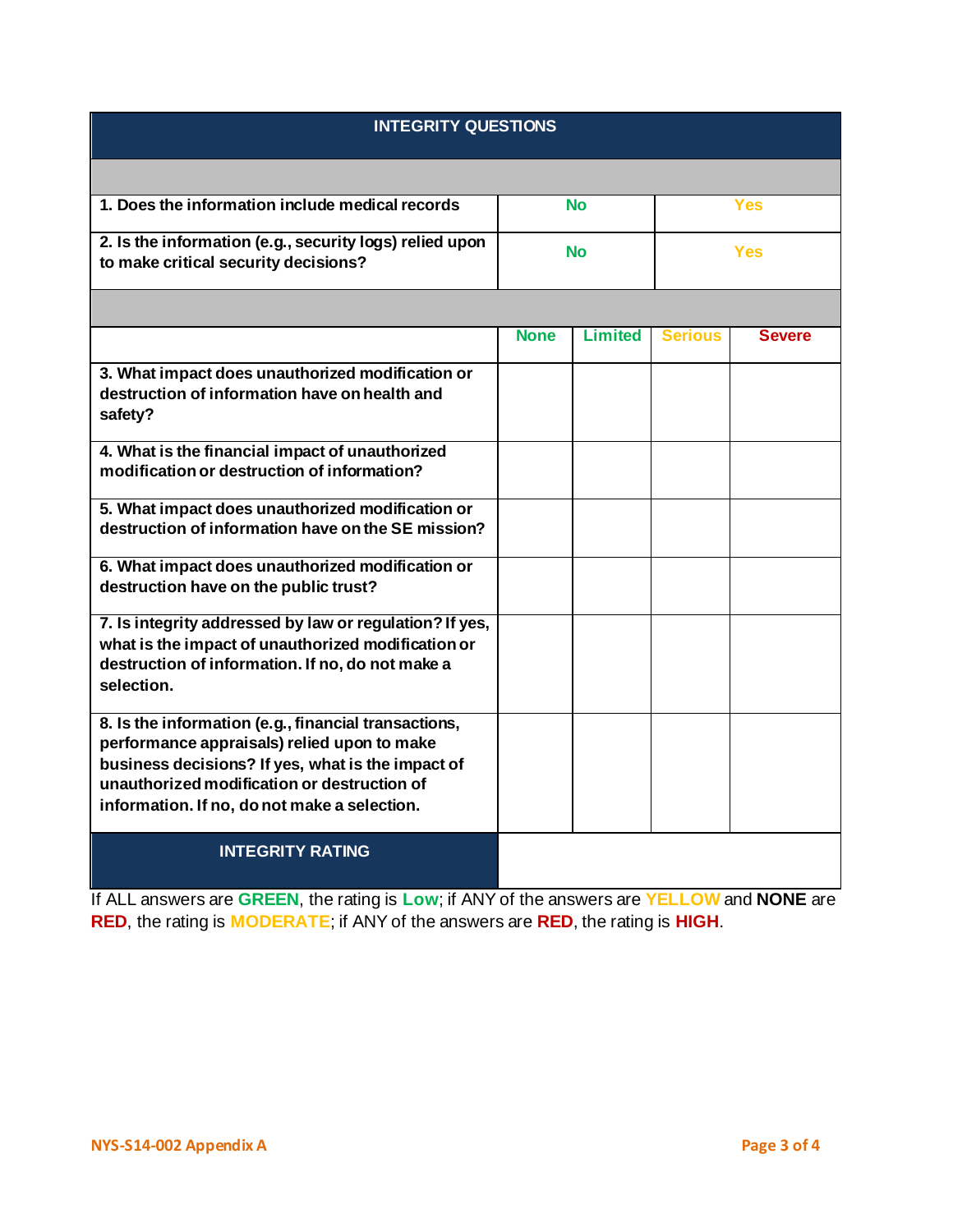| <b>AVAILABILITY QUESTIONS</b>                                                                    |                    |  |                |                              |  |                                     |
|--------------------------------------------------------------------------------------------------|--------------------|--|----------------|------------------------------|--|-------------------------------------|
| <b>Assessment Question</b>                                                                       |                    |  |                |                              |  |                                     |
|                                                                                                  | As time<br>permits |  |                | <b>Within 1 to</b><br>7 days |  | 24 hrs. per<br>day/7 days a<br>week |
| 1. This information needs to be available:                                                       |                    |  |                |                              |  |                                     |
| <b>Impact Questions</b>                                                                          |                    |  |                |                              |  |                                     |
|                                                                                                  | <b>None</b>        |  | <b>Limited</b> | <b>Serious</b>               |  | <b>Severe</b>                       |
| 2. What is the impact to health and safety if the<br>information were not available when needed? |                    |  |                |                              |  |                                     |
| 3. What is the financial impact if the information were<br>not available when needed?            |                    |  |                |                              |  |                                     |
| 4. What is the impact to the SE mission if the<br>information were not available when needed?    |                    |  |                |                              |  |                                     |
| 5. What is the impact to public trust if the information<br>were not available when needed?      |                    |  |                |                              |  |                                     |
| <b>AVAILABILITY RATING</b>                                                                       |                    |  |                |                              |  |                                     |

If ALL answers are **GREEN**, the rating is **Low**; if ANY of the answers are **YELLOW** and **NONE** are **RED**, the rating is **MODERATE**; if ANY of the answers are **RED**, the rating is **HIGH**.

| <b>Information Owner - print</b>               | <b>Date</b> |  |
|------------------------------------------------|-------------|--|
| <b>Information Owner - signature</b>           |             |  |
| ISO/Designated security representative - print | <b>Date</b> |  |

**\_\_\_\_\_\_\_\_\_\_\_\_\_\_\_\_\_\_\_\_\_\_\_\_\_\_\_\_\_\_\_\_\_\_\_\_\_\_\_\_\_ \_\_\_\_\_\_\_\_\_\_\_\_\_\_\_\_\_\_\_\_\_\_\_\_\_\_\_\_\_**

**\_\_\_\_\_\_\_\_\_\_\_\_\_\_\_\_\_\_\_\_\_\_\_\_\_\_\_\_\_\_\_\_\_\_\_\_\_\_\_\_\_ ISO/Designated security representative** - signature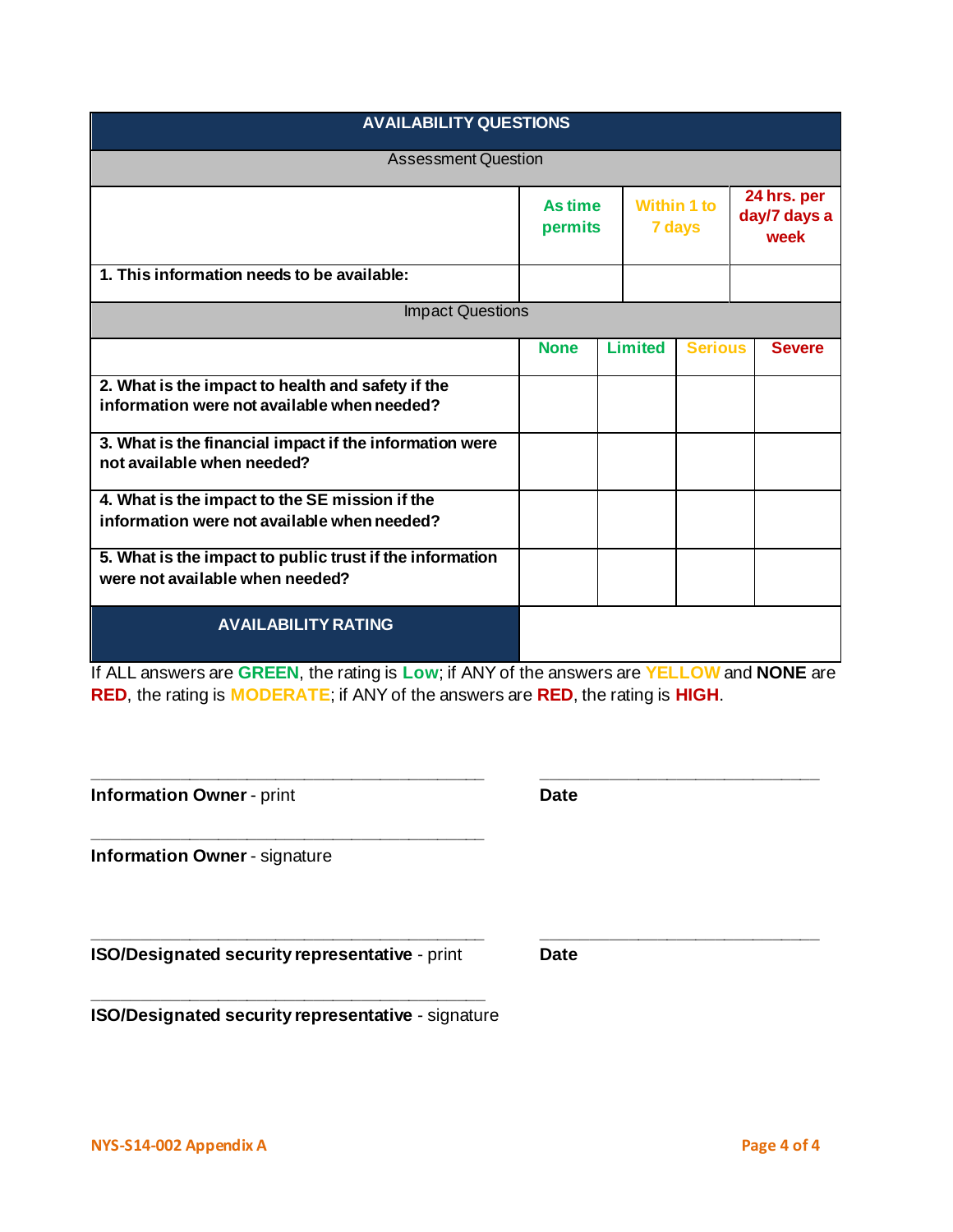### **APPENDIX B: INFORMATION CLASSIFICATION SUPPLEMENTAL GUIDANCE**

#### **Introduction**

The classification of information will be the basis for many information security decisions in an organization. Before deciding the level of resources (e.g., money, time, and technology) required for protection, it is essential that you know what information needs to be protected and the level of protection that is required. The purpose of this supplement is to provide additional guidance on the information classification process.

#### **Identifying Information Assets**

An efficient approach towards identifying information assets is for information owners to maintain an inventory for each information asset in their control. The inventory should minimally include the following:

- 1. Source of the information asset (e.g., unit, agency)
- 2. Use of the information asset (e.g., purpose/business function)
- 3. Business processes dependent on the information asset
- 4. Users/groups of users of the information asset
- 5. Owner of the information asset

Information assets can be identified using the template provided in Section One of [Appendix A](#page-9-0) or this information can be extracted from an existing information inventory, if available. Job titles, in place of named individuals, can be used for the custodian, owner, and users in order to ease maintenance of your information asset inventory. Samples of completed templates are provided below in Figures 1 and 2.

| <b>Information Asset Identification</b> |                                                    |  |  |  |
|-----------------------------------------|----------------------------------------------------|--|--|--|
| Completed By:                           | Peter Pasquale, Assistant Director, Finance Unit   |  |  |  |
| <b>Completed Date:</b>                  | 10/10/2008                                         |  |  |  |
| Department:                             | Finance                                            |  |  |  |
| Name of Information Asset:              | <b>Purchase Requisition</b>                        |  |  |  |
| Information Asset Description/Comment:  | <b>Purchase Requisition</b>                        |  |  |  |
| Information Asset Use:                  | <b>Track purchases</b>                             |  |  |  |
| Information Asset Format:               | Electronic                                         |  |  |  |
| Information Asset Storage:              | Financial Management System Database               |  |  |  |
| Source of Information:                  | Requisition and Order Processing Unit              |  |  |  |
| Business Process(es) Supported:         | Budget/Finance                                     |  |  |  |
| Information Owner:                      | Peter Pasquale                                     |  |  |  |
| Information Custodian:                  | Financial Management System Database Administrator |  |  |  |
| Internal Information User(s):           | <b>Finance Unit</b>                                |  |  |  |
| External Information User(s):           | None                                               |  |  |  |
| Information Asset ID Number:            | 500                                                |  |  |  |

**Figure 1: Information Asset Identification Template by Single Asset**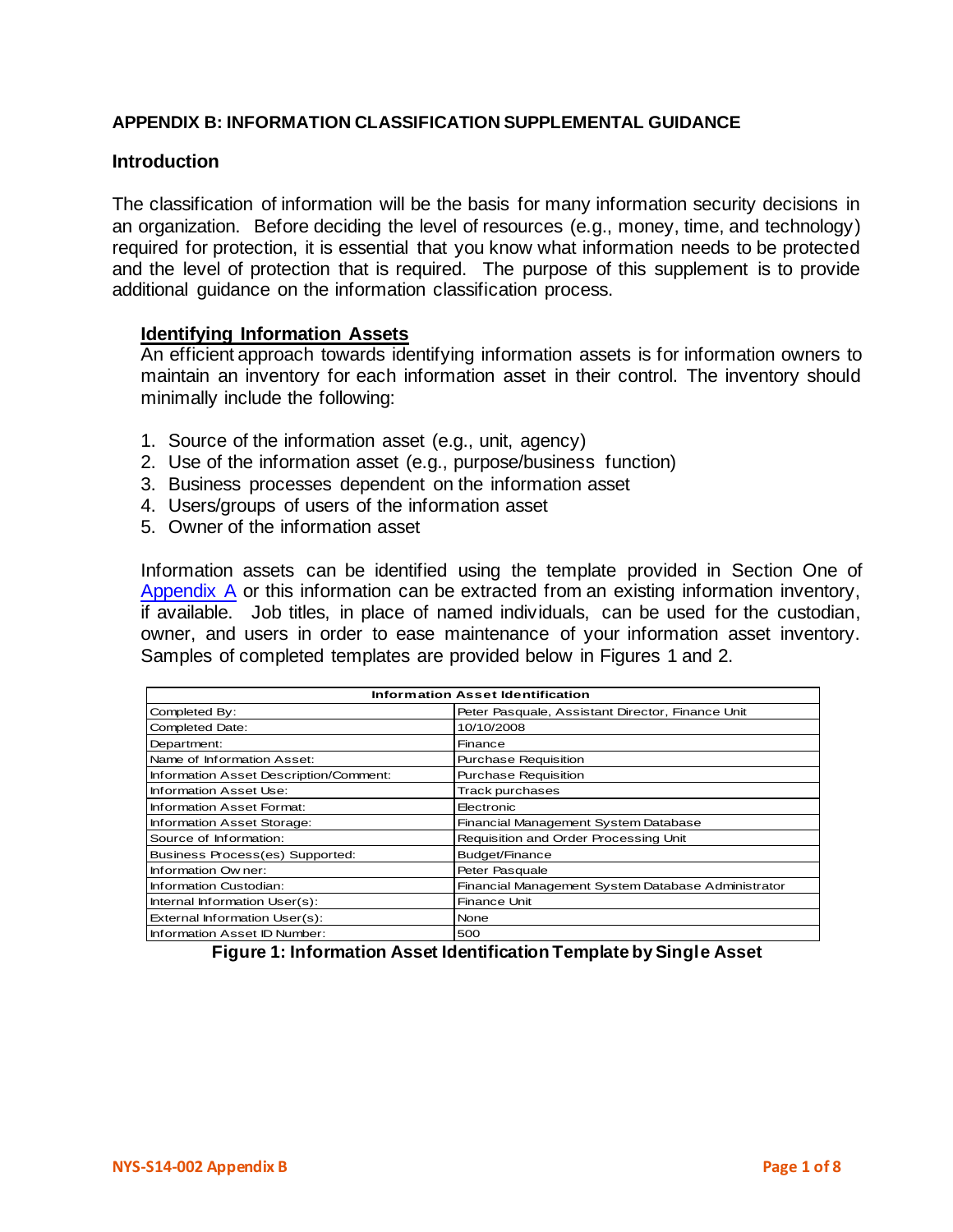| <b>Information Asset Identification</b> |                                                    |  |  |  |  |
|-----------------------------------------|----------------------------------------------------|--|--|--|--|
| Completed By:                           | Peter Pasquale, Assistant Director, Finance Unit   |  |  |  |  |
| <b>Completed Date:</b>                  | 10/10/2008                                         |  |  |  |  |
| Department:                             | Finance                                            |  |  |  |  |
| Name of Information Asset:              | <b>Purchase Records Group</b>                      |  |  |  |  |
| Information Asset Description/Comment:  | Consists of Purchase Request, Purchase Quote,      |  |  |  |  |
|                                         | Purchase Requisition, Invoice, Payment Approval    |  |  |  |  |
| Information Asset Use:                  | Track purchases                                    |  |  |  |  |
| Information Asset Format:               | Electronic, Paper                                  |  |  |  |  |
| Information Asset Storage:              | Financial Management System Database, Finance File |  |  |  |  |
|                                         | Cabinet                                            |  |  |  |  |
| Source of Information:                  | Requisition and Order Processing Unit              |  |  |  |  |
| Business Process(es) Supported:         | Budget/Finance                                     |  |  |  |  |
| Information Owner:                      | Peter Pasquale                                     |  |  |  |  |
| Information Custodian:                  | Financial Management System Database               |  |  |  |  |
|                                         | Administrator, Finance Unit                        |  |  |  |  |
| Internal Information User(s):           | Finance Unit                                       |  |  |  |  |
| External Information User(s):           | <b>None</b>                                        |  |  |  |  |
| Information Asset ID Number:            | 501                                                |  |  |  |  |

|  |  | Figure 2: Information Asset Identification Template by Grouped Asset |  |  |  |
|--|--|----------------------------------------------------------------------|--|--|--|
|--|--|----------------------------------------------------------------------|--|--|--|

### **Information Needed for Determining the Classification**

Before determining the classification, it may be beneficial for the information owner to familiarize themselves with the following areas:

Source, Purpose, and Value:

- How the information asset is used in supporting business functions.
- How often the information asset is used.
- How often the information asset is updated.
- **•** Dependencies between this information asset and others.
- The cost of creating and duplicating the information.

Legal Requirements:

- **EXT** Laws, regulations, policies, or contracts that mandate special security requirements for the information (e.g., Health Insurance Portability and Accountability Act (HIPAA)).
- Retention requirements for the information asset.

Access Requirements:

- Who has/should have access to the information (e.g., people, positions, organizational units).
- Whether the information is shared among other units/State Entities, third-parties, Federal/local governments.

Health and Safety Concerns:

**■** Impact on State Entity employees as well as the public.

Mission:

- The overall mission of the State Entity.
- **•** The information owner's role (or unit's role) in completing the mission.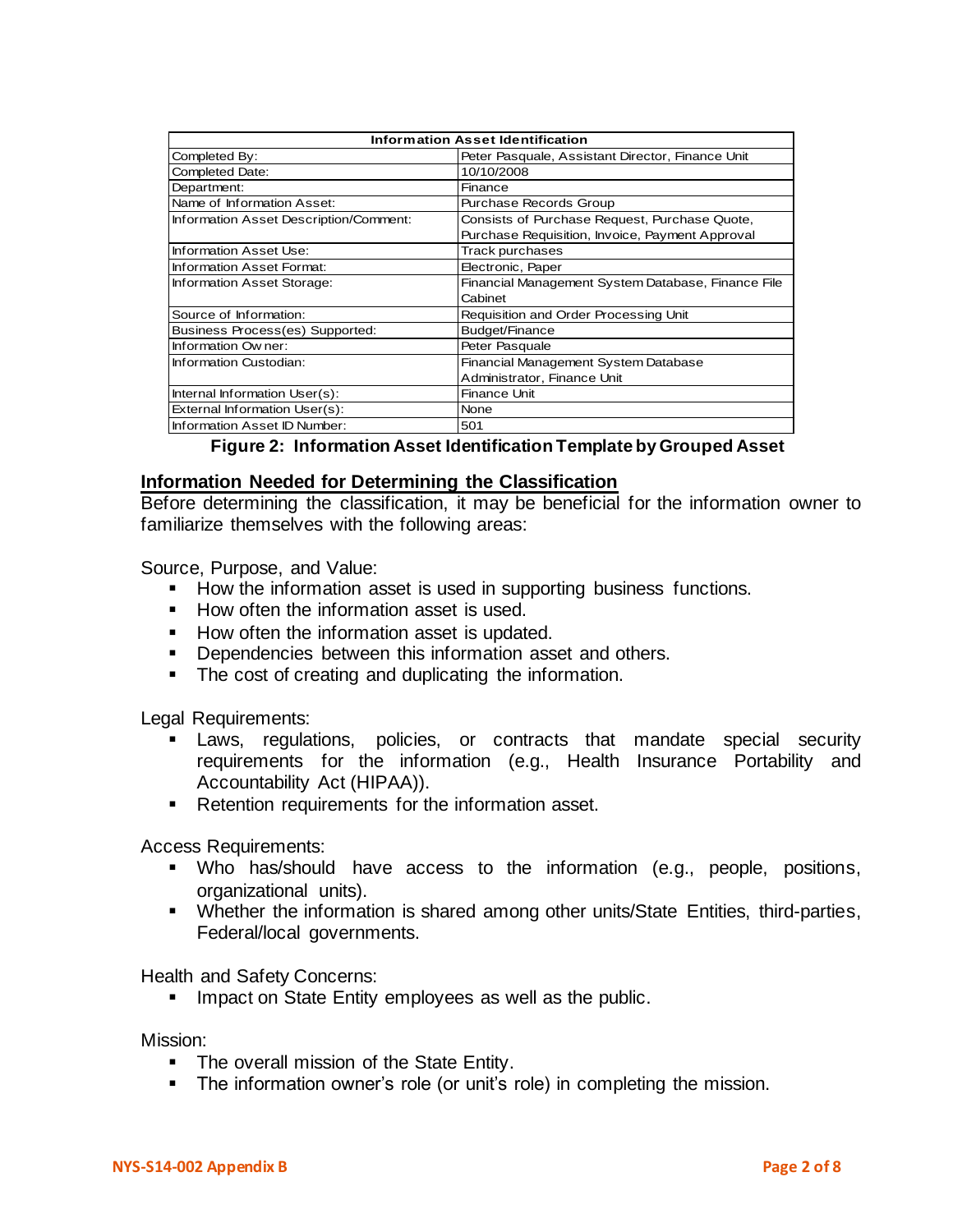Non-tangible Effects:

- **EXT** Impact if information asset is not available (temporarily or permanently).
- **The effect of a breach of confidentiality, integrity, or availability on the intangible** assets of the State Entity such as reputation, trust and morale.

### **Classification of Information Assets**

Classification of information assets is facilitated by the use of a series of questions. The answers will help determine the information asset classification.

The **Information Asset Classification Worksheet**, found in [Appendix A,](#page-9-0) contains the confidentiality, integrity, and availability questions that must be answered when classifying information. Following are example answers to assist in determining the appropriate response.

## **Confidentiality Questions**

[1] Is the information publicly available?

**Example(s):** Information that must be lawfully made available to the general public from Federal, State, or local government records or information that does not need to be withheld for security, legal or privacy concerns is generally deemed publicly available. Examples include public transportation schedules, a listing of local city events, or health improvement guidelines. These items would be ranked low in confidentiality.

[2] Does the information include or contain PPSI (Personal, Private, or Sensitive Information)?

**Example(s):** A W-2 form contains a name, as well as a social security number. This would be considered private information and therefore have a minimum confidentiality of moderate, which may be adjusted based on responses to subsequent impact questions. See the NYS [Information Technology Policies, Standards and Best Practice Guidelines Glossary](http://its.ny.gov/policy/glossary.htm) for a definition of PPSI.

[3] What impact does unauthorized disclosure of information have on health and personal safety?

**Example(s):** There may be information which, if publicly released, may impact the health and personal safety of the State Entity's workforce and NYS citizens such as, the blueprint and drawings of critical infrastructure buildings, critical infrastructure related systems, network configurations, or disaster recovery/business continuity plans. These could be exploited by criminals to sabotage or destroy buildings, emergency services, or critical infrastructure operations resulting in a severe impact to health and personal safety of NYS citizens thereby placing these items in the high confidentiality category.

[4] What is the financial or agency liability impact of unauthorized disclosure of information?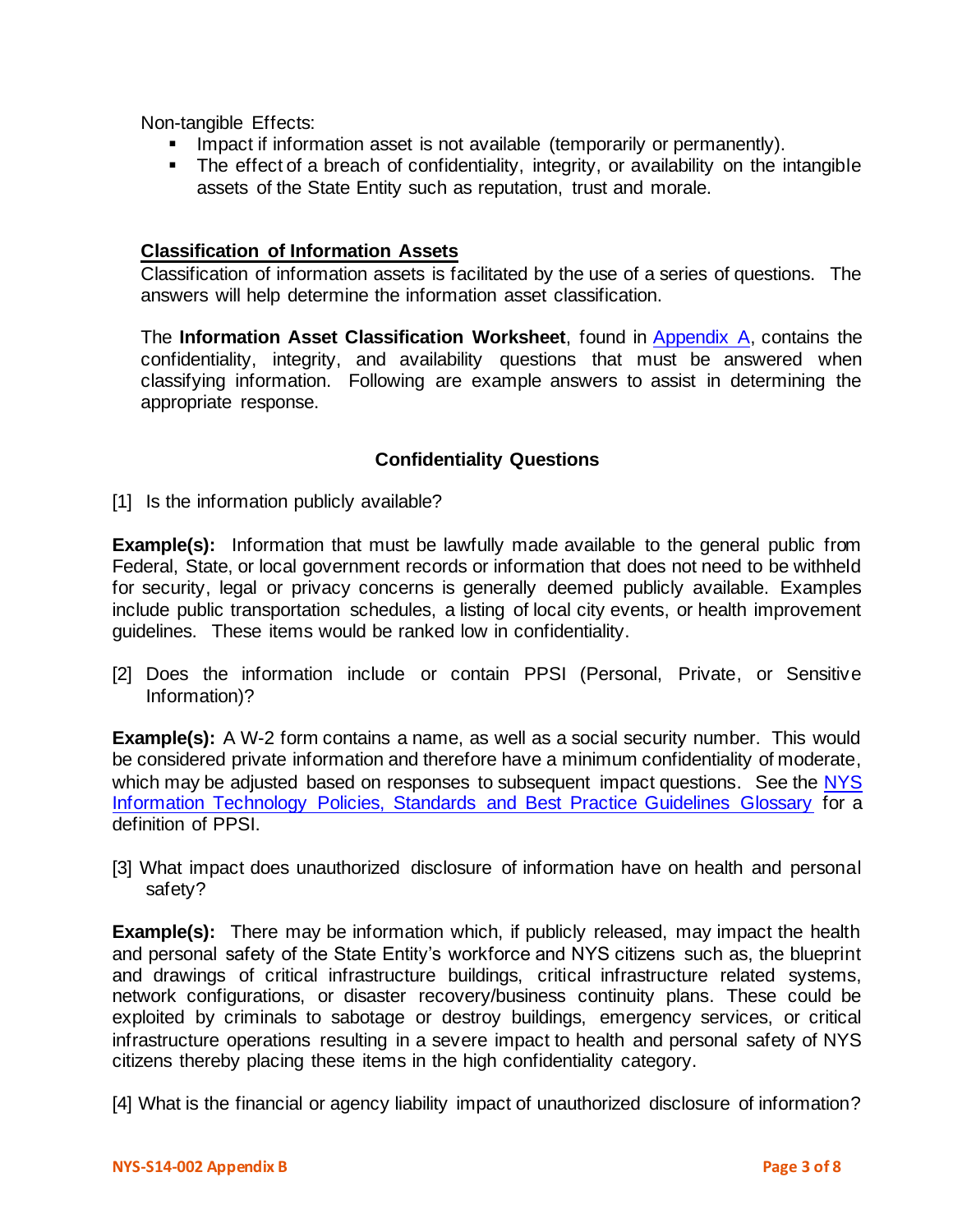**Example(s):** The State Entity may be exposed to litigation or regulatory fines due to disclosure of information protected by law or confidentiality agreements. For instance, unauthorized release of vendor bid information containing bidder's proprietary information could jeopardize the bidding process as well as potentially expose the State to litigation.

Similarly, if the investment decisions of the State's retirement system become known prior to their execution, it could alter the market sentiment ahead of the investment causing financial losses.

[5] What impact does unauthorized release of sensitive information have on the SE mission?

**Example(s):** An SE may be charged with ensuring that illegal goods do not enter State borders. As part of that mission, the SE may be responsible for collecting and maintaining information regarding unmanned border crossings. If there was an unauthorized release of that information, resulting in an increase of illegal traffic across State borders, it could have a severe impact on the SE's ability to fulfill its mission.

An example of limited impact would be the release of employee contact information which may result in additional phone calls/emails/office visits.

If a list of local delivery restaurants and their phone numbers is disclosed, there would be no impact.

[6] What impact does unauthorized disclosure of information have on the SE's intangible assets such as the public trust, agency reputation, and public interests?

**Example(s):** It is important for the government to maintain the public's trust. For example, the unauthorized exposure of medical records from a State-run facility could lead to a loss of the public trust in the State's ability to protect sensitive information.

An SE which collects and maintains the confidential records of citizens requires a high level of public trust. Unauthorized disclosure of data through the actions of a malicious insider, external hacker, or through a random accident could erode the public's trust in the SE and their ability to protect citizen data.

[7] Is confidentiality mandated by law or regulation? If yes, determine the impact of unauthorized disclosure of information.

**Example(s):** Some types of information, including personal health records, student grades, and financial and personnel records may be protected by Federal, State, and local laws or regulations. Disclosing this information can lead to civil or criminal liability. There are several key statutes, such as HIPAA, that should be examined based on the information asset being classified.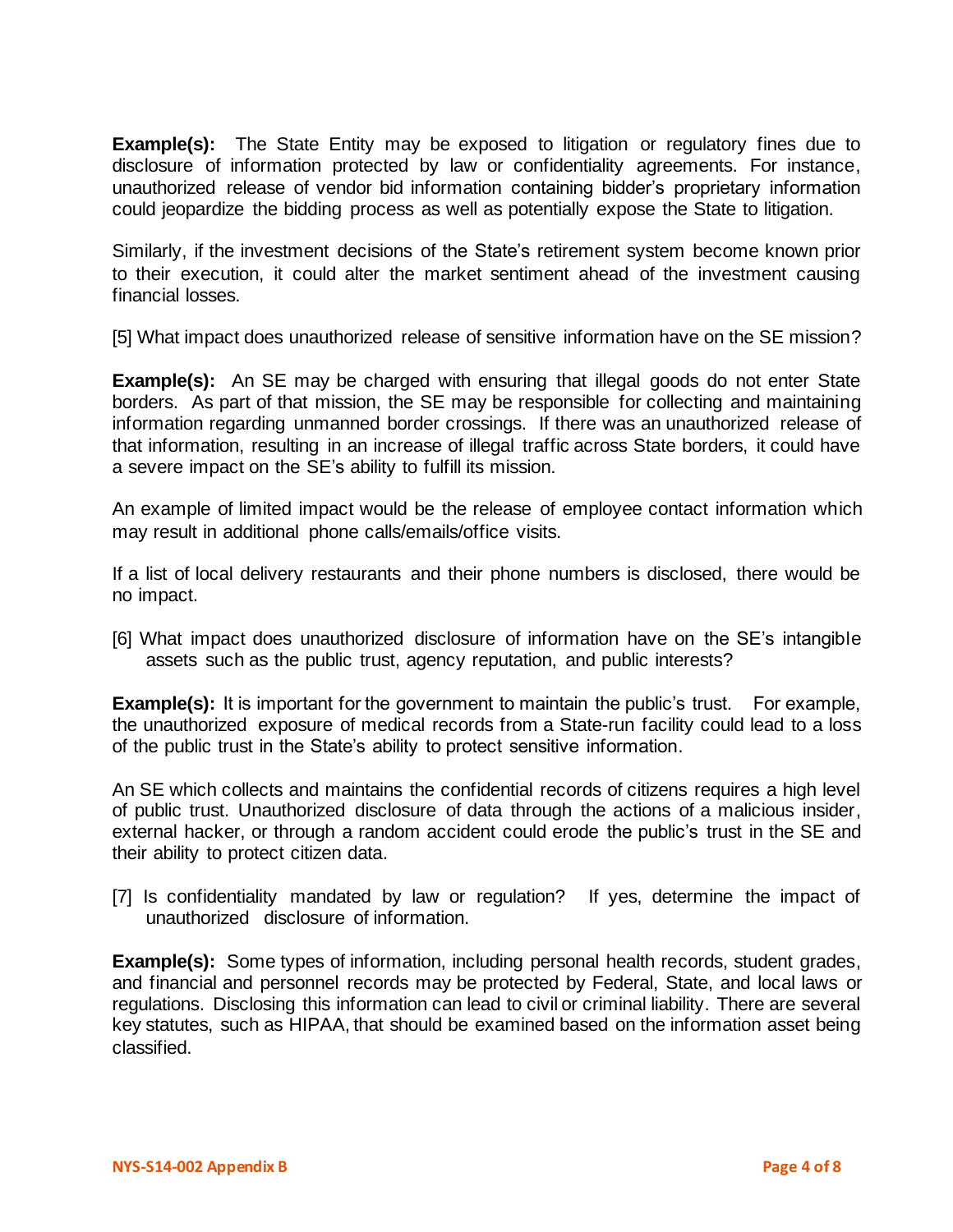[8] Is the information intended for limited distribution? If yes, determine the impact of the unauthorized disclosure of that information.

**Example(s):** Some information generated within a State Entity is for internal use only and is not meant to be disclosed externally. The confidentiality of such information varies considerably based on the information asset. Information, such as system security configurations, which, if released, could jeopardize the security of a State Entity's assets, would require high confidentiality controls.

Administrative information, such as procedures for travel approval, though not publicized outside the State Entity, would be information that the public could legitimately obtain and should be ranked as low in confidentiality.

### **Integrity Questions**

[1] Does the information include medical records?

**Example(s):** In the case of a health care institution, it is important that medical records and medical history are accurate. For example, it may be important to know whether someone is allergic to specific medications so that they are not administered. In addition, it would be necessary to know whether a person has a particular illness or medical condition which would require special treatment. Malicious or accidental alteration of a patient's health records can cause serious health consequences for that individual. Medical records require a minimum integrity classification of moderate. This rating may be adjusted based on responses to subsequent questions.

[2] Is the information relied upon to make critical security decisions?

**Example(s):** It is important that security records (e.g., computer security logs, building security access logs) are accurate in order to verify legitimate access and identify unauthorized access attempts. Security related records require a minimum integrity classification of moderate. This rating may be adjusted based on responses to subsequent questions.

[3] What impact does unauthorized modification or destruction of information have on health and safety?

**Example(s):** There is a potential for severe impact on the safety of citizens if someone accesses an airline system and modifies the onboard navigation system.

The removal or editing of surveillance tapes may have a serious or severe impact depending on the presence of additional information provided by other forms of surveillance. Something that could be of low to no impact on health and safety would be the unauthorized modification of an employee's calendars.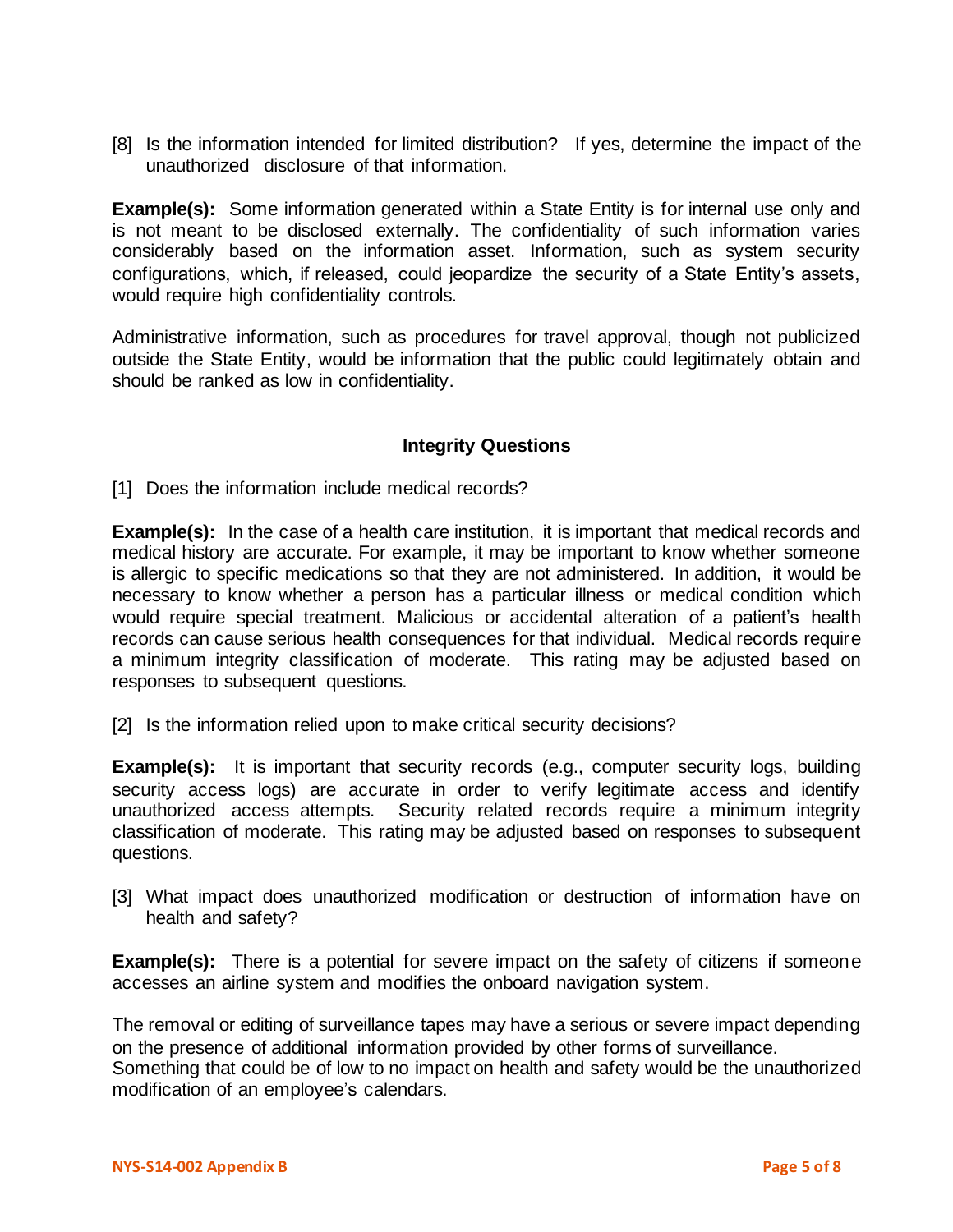[4] What is the financial impact of unauthorized modification or destruction of information?

**Example(s):** There are many financial implications for the destruction or modification of information. It does not strictly mean monetary loss, but can also include loss of employee time and effort for recovery. Something that would have severe financial impact might be the loss of all financial records from a State Entity's financial management database.

If a database of vendor contact information was deleted, it would involve effort in re-creating the database. This would probably be of limited impact.

[5] What impact does unauthorized modification or destruction of information have on the SE mission?

**Example(s):** State Entity operations could be drastically affected if information is changed without authorization. For example, if someone removed all the phone numbers in a Do Not Call registry, it would severely impact the mission of the program to prevent unwanted calls to registered numbers.

The mission of a university is to provide education and certify the qualifications of students through academic degrees. Malicious or accidental changes to student academic records would have a severe impact on the university's mission of issuing academic credentials.

[6] What impact does unauthorized modification or destruction of information have on the public trust?

**Example(s):** The public relies on government to provide accurate information. Failure to do so would erode public trust. For example, if information on certification for licensed professionals was inaccurately modified without authorization and then posted to a public web site, the public would no longer trust the State Entity posting the information as a reputable source for this information.

[7] Is integrity addressed by law or regulation? If yes, determine the impact of unauthorized modification or destruction of information.

**Example(s):** Some types of information, including personal health records, student grades, and financial and personnel records, may be protected by Federal, State, and local laws. Allowing unauthorized changes to information may have legal consequences. There are several key statutes that should be examined based on the information asset being classified. For example, HIPAA requires safeguards to protect against threats to the integrity of electronic protected health information.

[8] Is the information (e.g., financial transactions, performance appraisals) relied upon to make business decisions? If yes, determine the impact of unauthorized modification or destruction of that information.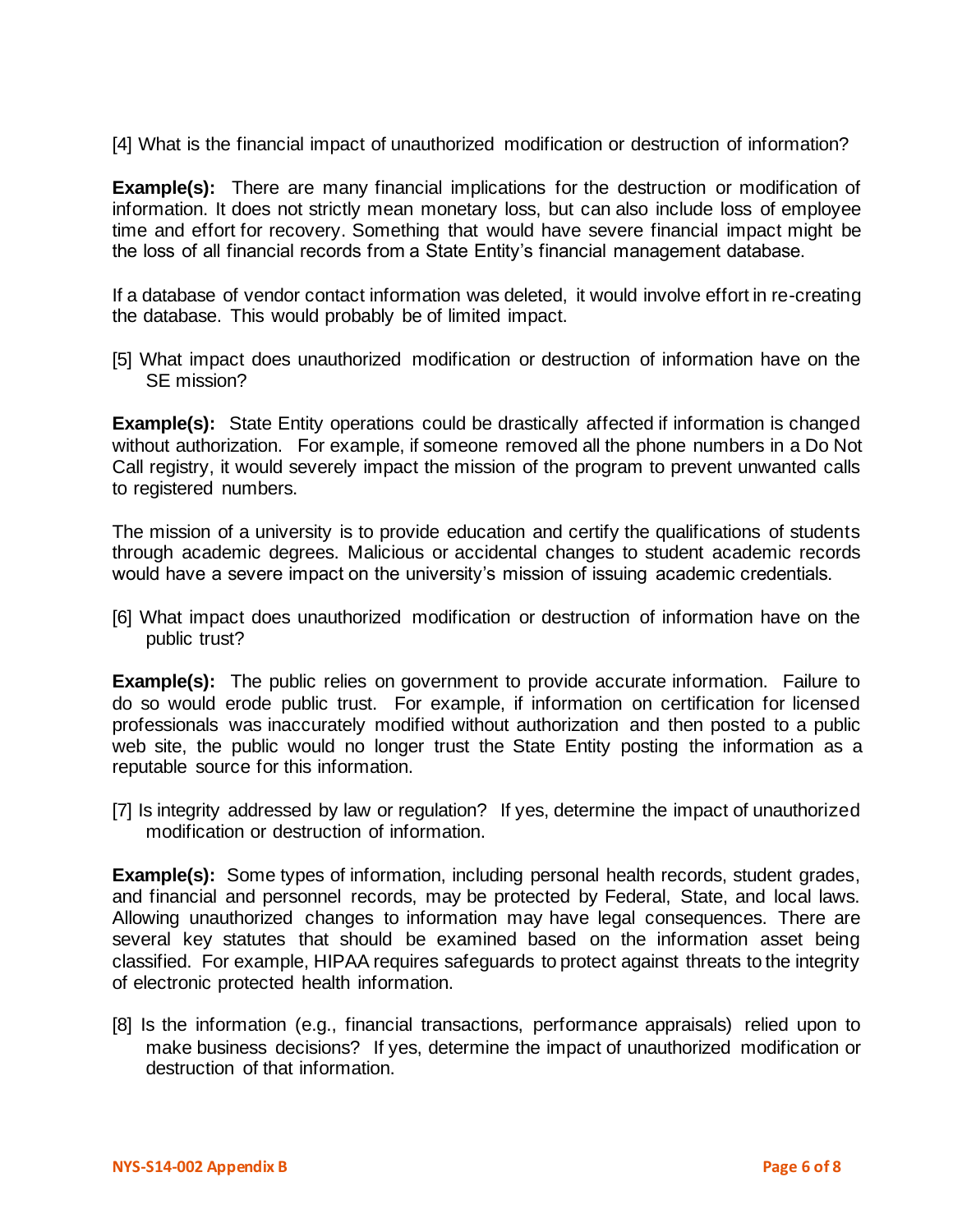**Example(s):** It is important for financial information to remain reliable. Unauthorized changes to financial transactions (e.g., direct deposit, electronic funds transfer) could severely impact the financial stability of a State Entity.

Employee appraisal records are used to make important personnel decisions. Someone may attempt to falsify records in hopes of getting a promotion, alternate employment, or to diminish someone else's reputation and/or record. The impact to the State Entity could vary dependent upon the situation.

## **Availability Questions**

[1] This information needs to be provided or available: As time permits Within 1 to 7 days 24 hrs. per day/7 days a week

**Example(s):** Intrusion detection systems send event notifications so that an incident can be analyzed and escalated based on the level of threat. Since security is critical, and severe damage can be caused to State Entity data and networks, this operation is time critical and requires high availability (24 hrs. per day/7 days a week).

[2] What is the impact to health and safety if information were not available when needed?

**Example(s):** Medical records contain information (e.g., allergies, blood type, previous medications) which is critical for providing patients with accurate medical care. Lack of availability to this data during emergency medical care can lead to life threatening situations therefore placing these items in the high availability (24 hrs. per day/7 days a week) category.

[3] What is the financial impact if information were not available when needed?

**Example(s):** For any State Entity where online services generate revenue, a disruption of service can have a financial impact which could be deemed severe.

A personal computer system crash which can be solved by a simple reboot would have limited impact.

[4] What is the impact to the SE mission if information were not available when needed?

**Example(s):** Public transportation's mission is to get customers quickly and efficiently to various locations. If access to train, bus, and subway schedules was unavailable, this could lead to an inability of public transportation to fulfill its mission. The impact to its mission would be severe.

[5] What is the impact to the public trust if the information were not available when needed?